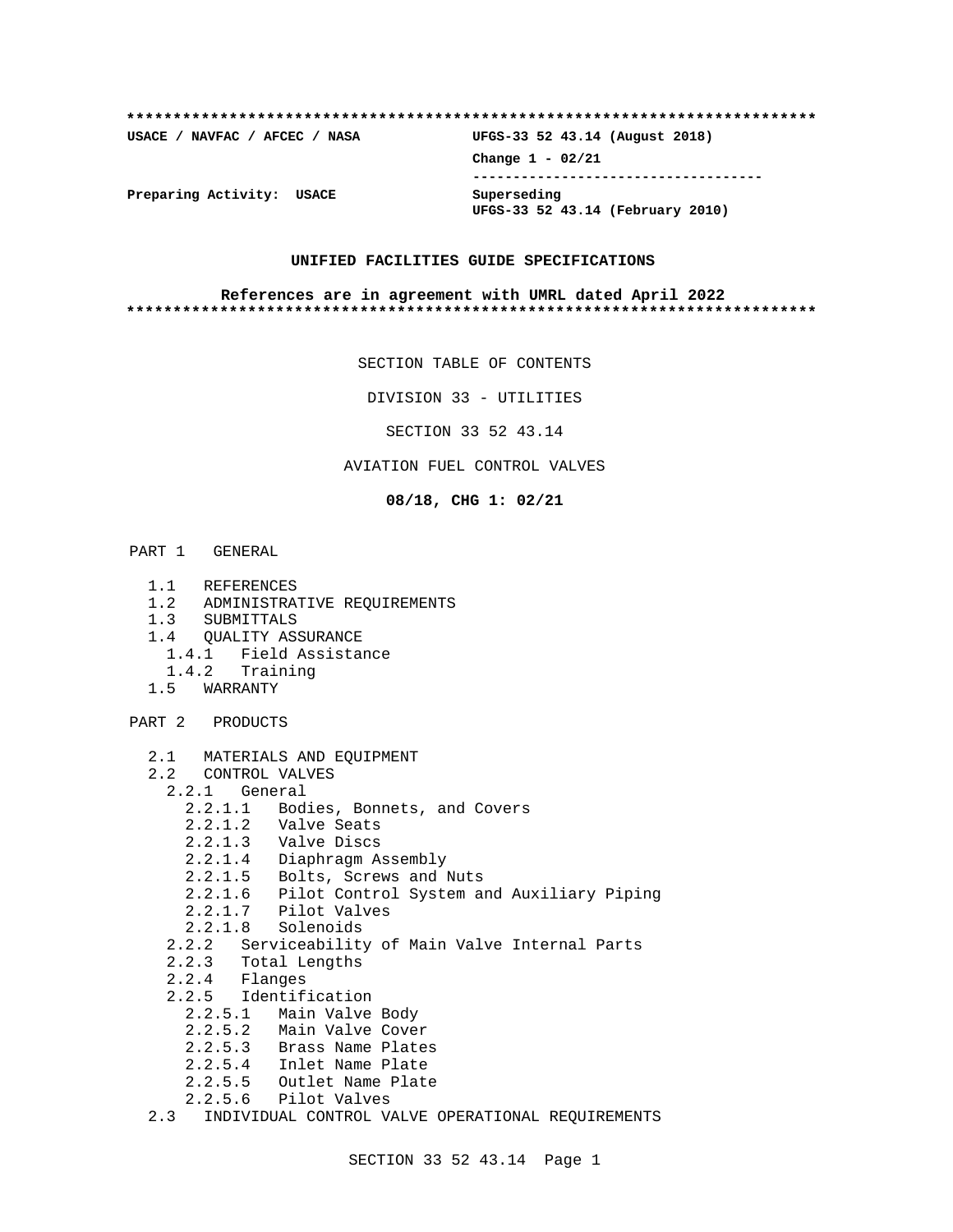2.3.1 High Liquid Level Shut-Off Valve (HLV-1 AND HLV-2) 2.3.1.1 Size 2.3.1.2 Flow<br>2.3.1.3 Oper Operation 2.3.1.4 Check Valve Feature 2.3.1.5 Manual Test Feature 2.3.1.6 Strainer 2.3.1.7 Pressure Sensitive Close Feature 2.3.1.8 Minimum Differential Pressure Feature 2.3.1.9 Opening and Closing Feature 2.3.1.10 Solenoid Control 2.3.2 Non-Surge Check Valve (CV-1 THRU CV-7) 2.3.2.1 Size 2.3.2.2 Flow<br>2.3.2.3 Oper Operation 2.3.2.4 Quick closure 2.3.2.5 Flow Control 2.3.2.6 Strainer 2.3.2.7 Emergency Shut-off Operation 2.3.3 Non-Surge Check/Air Block Valve (AB/CV-1 THRU AB/CV-[ ]) 2.3.3.1 Size 2.3.3.2 Flow 2.3.3.3 Operation 2.3.3.4 Speed Control 2.3.3.5 Check Feature 2.3.3.6 Solenoid Control 2.3.3.7 Strainer 2.3.4 Filter Separator Control Valve (FSCV-1 Thru FSCV-7) 2.3.4.1 Size 2.3.4.2 Flow 2.3.4.3 Operation 2.3.4.4 Check Valve Feature<br>2.3.4.5 Water Slug Shut-Off Water Slug Shut-Off 2.3.4.6 Shut-Off Feature at Maximum Differential Pressure 2.3.4.7 Emergency Shut-off Operation 2.3.4.8 Solenoid Control 2.3.4.9 Minimum Differential Pressure Feature 2.3.5 Filter Separator Float Control Valve and Tester (FC-1 THRU  $FC-7$ )<br>2.3.5.1 Operation 2.3.5.2 Float Control Pilot and Tester 2.3.6 Back Pressure Control Valve (BPCV-1) 2.3.6.1 Size 2.3.6.2 Flow 2.3.6.3 Operation 2.3.6.4 Check Valve Feature 2.3.6.5 Solenoid Control 2.3.6.6 Speed Control 2.3.6.7 Opening Feature 2.3.7 Pressure Control Valve (PCV-1) 2.3.7.1 Size<br>2.3.7.2 Flow  $2.3.7.2$  2.3.7.3 Operation 2.3.7.4 Check Valve Feature 2.3.7.5 Solenoid Control 2.3.7.6 Speed Control 2.3.8 Defuel/Flush Valve (D/FV-1) 2.3.8.1 Size 2.3.8.2 Flow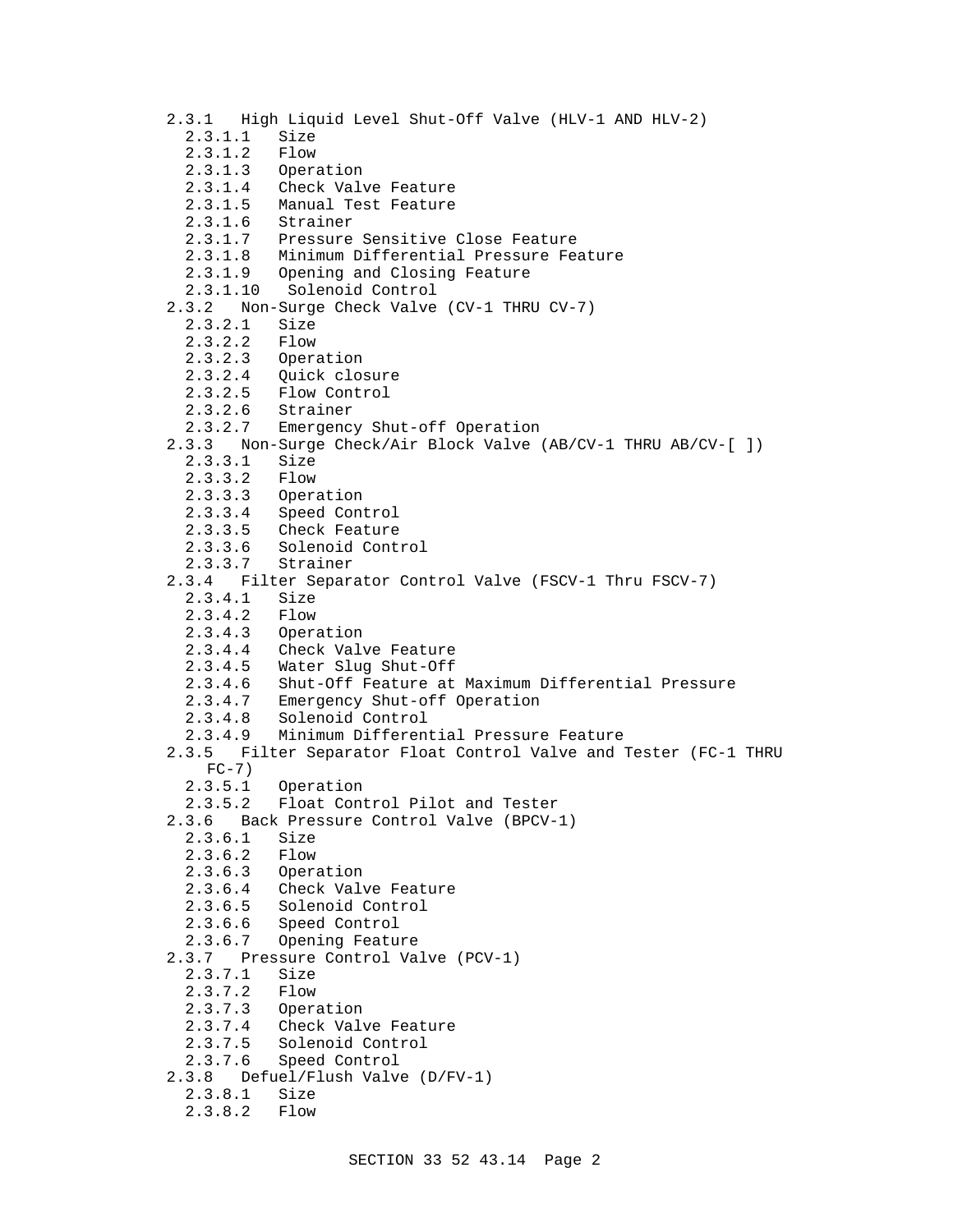2.3.8.3 Operation 2.3.8.4 Check Valve Feature<br>2.3.8.5 Solenoid Control Solenoid Control 2.3.8.6 Speed Control 2.3.9 Hydrant Control Valve (HCV) 2.3.9.1 Size 2.3.9.2 Flow<br>2.3.9.3 Oper 2.3.9.3 Operation<br>2.3.9.4 Quick Clo Quick Closure 2.3.9.5 Deadman Control 2.3.9.6 Defuel 2.3.9.7 Speed Control 2.3.9.8 Thermal Relief 2.3.9.9 Adapter 2.3.9.10 Strainer 2.3.9.11 Minimum Differential Pressure Feature 2.3.9.12 Contaminant Analyzer 2.3.10 Overfill Valve for Product Recovery Tank (OV-1) 2.3.10.1 Size 2.3.10.2 Capacity 2.3.10.3 Operation 2.3.10.4 Control Float 2.3.10.5 Pressure Reservoir 2.3.10.6 Thermal Relief 2.3.10.7 Limit Switch 2.3.10.8 Strainer 2.3.11 Truck Fill Stand Control Valve (TFV) 2.3.11.1 Size<br>2.3.11.2 Flow  $2.3.11.2$  2.3.11.3 Operation 2.3.11.4 Quick Closure 2.3.11.5 Opening Speed Control 2.3.11.6 Deadman Control 2.3.11.7 Thermal Relief 2.3.11.8 Strainer 2.3.11.9 Solenoid Control 2.3.12 Pantograph Control Valve (PTCV) 2.3.12.1 Size 2.3.12.2 Flow 2.3.12.3 Operation 2.3.12.4 Opening Speed Control 2.3.12.5 Thermal Relief 2.3.12.6 Strainer 2.3.12.7 Minimum Differential Pressure Feature 2.3.13 Flushing Valve (FV-1) 2.3.13.1 Size 2.3.13.2 Flow 2.3.13.3 Operation 2.3.13.4 Solenoid Control 2.3.14 Pantograph Pressure Control Valve (PPCV-1 thru PPCV-[ ]) 2.3.14.1 Size 2.3.14.2 Operation 2.3.14.3 Check Valve Feature PART 3 EXECUTION

3.1 VALVE TESTING AND START-UP SUPPORT

-- End of Section Table of Contents --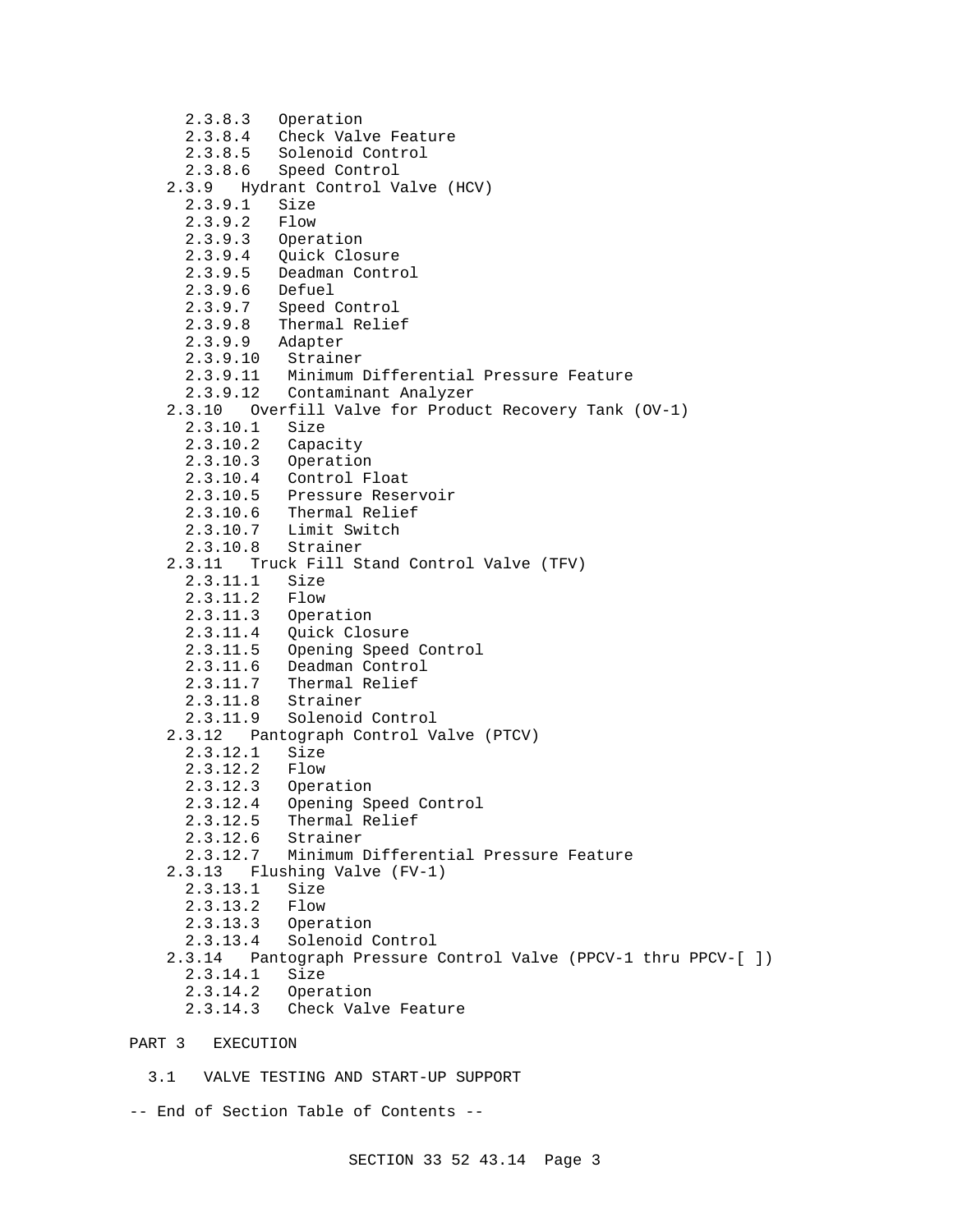SECTION 33 52 43.14 Page 4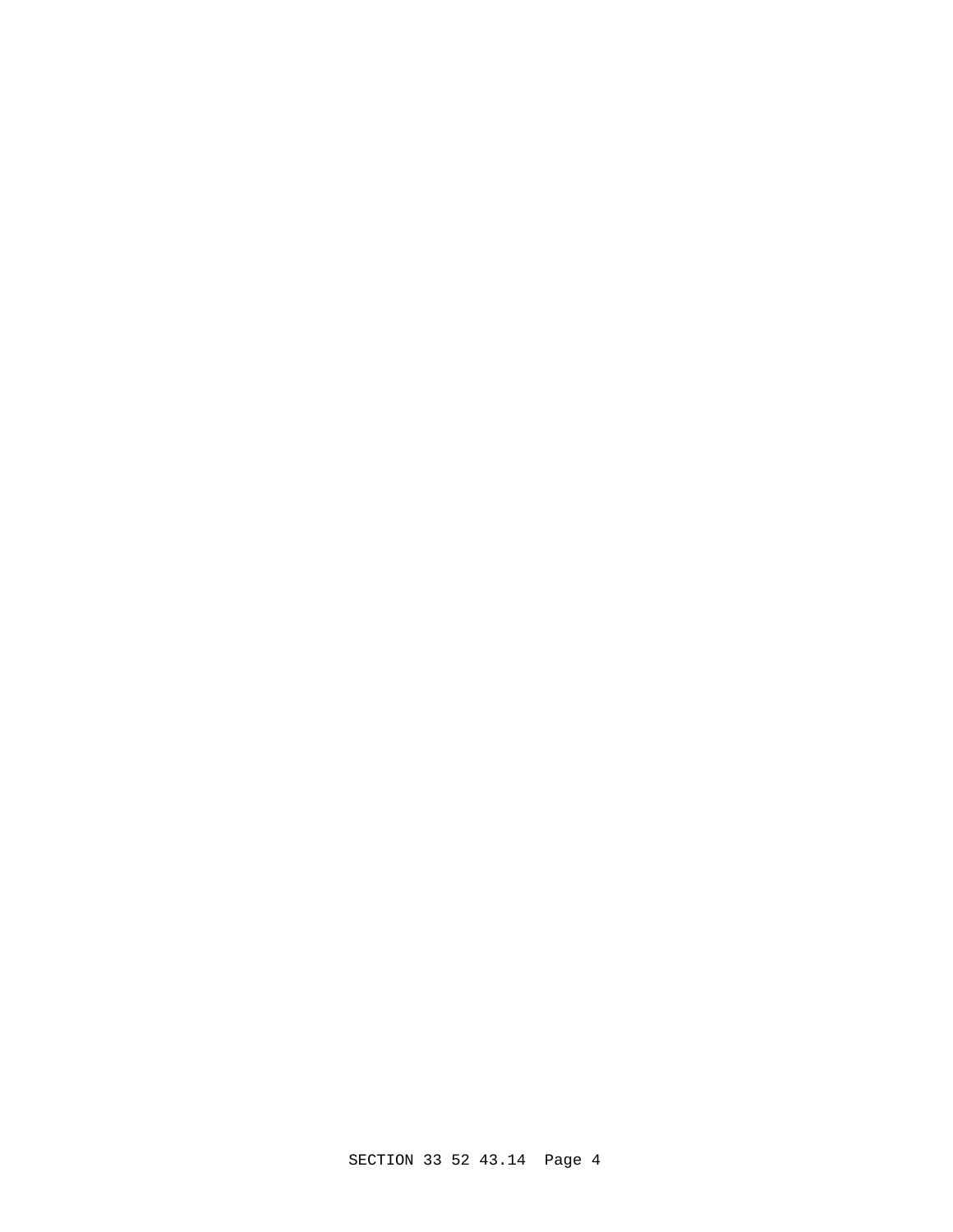USACE / NAVFAC / AFCEC / NASA

UFGS-33 52 43.14 (August 2018) Change  $1 - 02/21$ ------------------------------------Superseding UFGS-33 52 43.14 (February 2010)

Preparing Activity: USACE

### UNIFIED FACILITIES GUIDE SPECIFICATIONS

References are in agreement with UMRL dated April 2022 

SECTION 33 52 43.14

AVIATION FUEL CONTROL VALVES 08/18, CHG 1: 02/21

NOTE: This quide specification covers the requirements for diaphragm type automatic control valves used in aircraft refueling systems constructed to the requirements of the DoD Type III/IV/V, and Cut and Cover Hydrant Refueling System Standards.

Adhere to UFC 1-300-02 Unified Facilities Guide Specifications (UFGS) Format Standard when editing this guide specification or preparing new project specification sections. Edit this guide specification for project specific requirements by adding, deleting, or revising text. For bracketed items, choose applicable item(s) or insert appropriate information.

Remove information and requirements not required in respective project, whether or not brackets are present.

Comments, suggestions and recommended changes for this guide specification are welcome and should be submitted as a Criteria Change Request (CCR). 

#### PART 1 GENERAL

NOTE: NOTE: DoD Type III systems must conform to Standard Design AW 078-24-28 PRESSURIZED HYDRANT FUELING SYSTEM TYPE III. DoD Type IV/V systems must conform to Standard Design AW 078-24-29 PRESSURIZED HYDRANT DIRECT FUELING SYSTEM TYPE IV/V. Cut and Cover systems must conform to Standard Design AW 078-24-33 UNDERGROUND VERTICAL STORAGE TANKS CUT AND COVER. Field fabricated ASTs must conform to AW 078-24-27 ABOVEGROUND VERTICAL STEEL TANKS WITH FIXED ROOFS. Standards can be found on the Whole Building Design Guide at the following location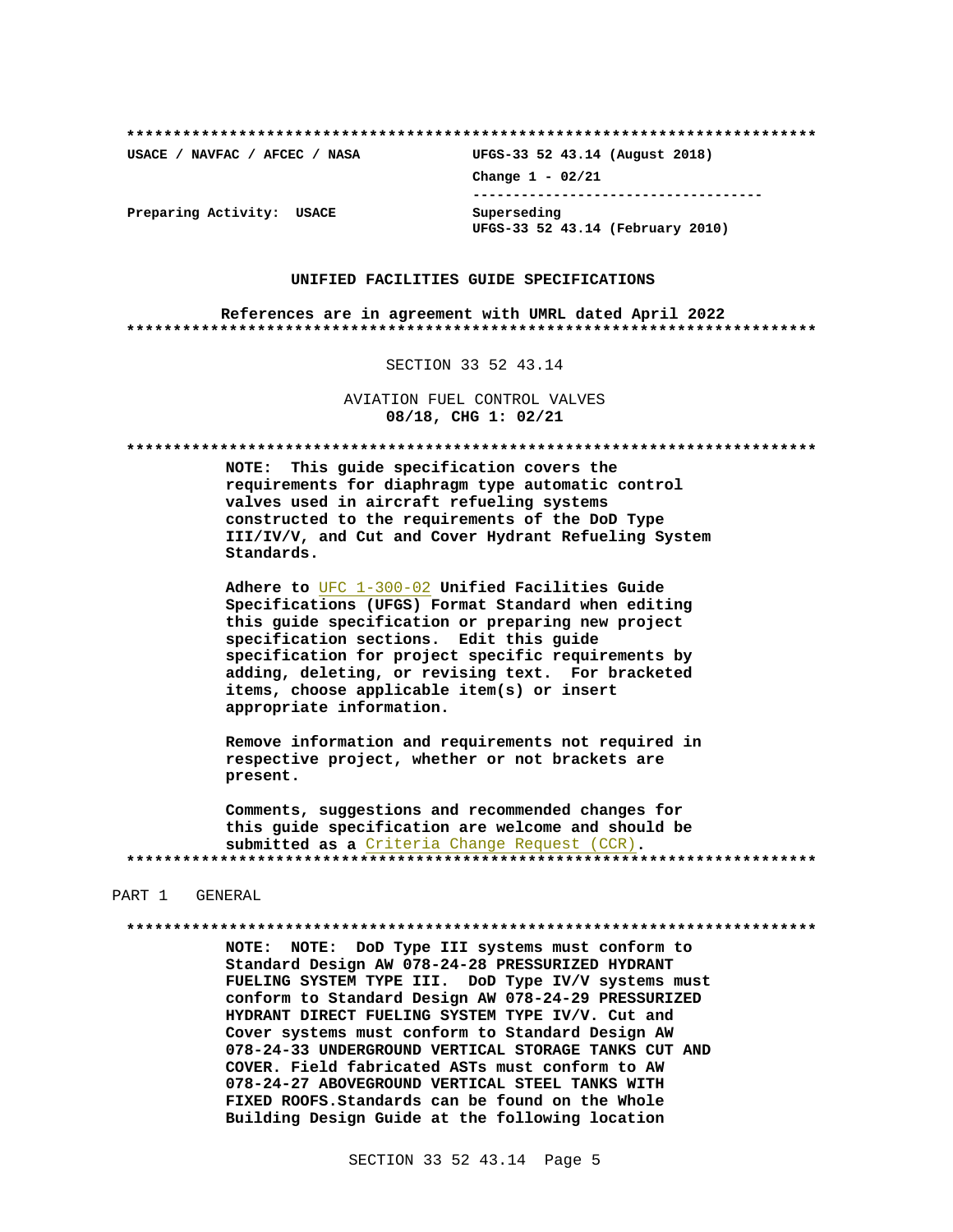https://www.wbdg.org/ffc/dod/non-cos-standards.

Subject Matter Expert (SME) is defined as Service Headquarters Subject Matter Experts: Air Force -The Air Force Fuels Facilities Subject Matter Expert (HQ AFCEC/COS), Army - Headquarters, U.S. Army Corps of Engineers, POL-MCX Facilities Proponent (CECW-EC) through the Army Petroleum Center (APC), Navy/Marine Corps - NAVFAC POL Facility Subject Matter Expert (NAVFAC EXWC, CI11). 

#### REFERENCES  $1 \quad 1$

#### 

NOTE: This paragraph is used to list the publications cited in the text of the guide specification. The publications are referred to in the text by basic designation only and listed in this paragraph by organization, designation, date, and title.

Use the Reference Wizard's Check Reference feature when you add a Reference Identifier (RID) outside of the Section's Reference Article to automatically place the reference in the Reference Article. Also use the Reference Wizard's Check Reference feature to update the issue dates.

References not used in the text will automatically be deleted from this section of the project specification when you choose to reconcile references in the publish print process. 

The publications listed below form a part of this specification to the extent referenced. The publications are referred to in the text by basic designation only.

AMERICAN SOCIETY OF MECHANICAL ENGINEERS (ASME)

| <b>ASME B16.5</b>     | (2020) Pipe Flanges and Flanged Fittings<br>NPS 1/2 Through NPS 24 Metric/Inch Standard                      |
|-----------------------|--------------------------------------------------------------------------------------------------------------|
| <b>ASME B16.24</b>    | (2016) Cast Copper Alloy Pipe Flanges and<br>Flanged Fittings: Classes 150, 300, 600,<br>900, 1500, and 2500 |
| ASME BPVC SEC VIII D1 | (2019) BPVC Section VIII-Rules for<br>Construction of Pressure Vessels Division 1                            |

#### ASTM INTERNATIONAL (ASTM)

| ASTM A194/A194M | (2020a) Standard Specification for Carbon |
|-----------------|-------------------------------------------|
|                 | Steel, Alloy Steel, and Stainless Steel   |
|                 | Nuts for Bolts for High-Pressure or       |
|                 | High-Temperature Service, or Both         |
|                 |                                           |

#### (2021) Standard Specification for Steel **ASTM A216/A216M**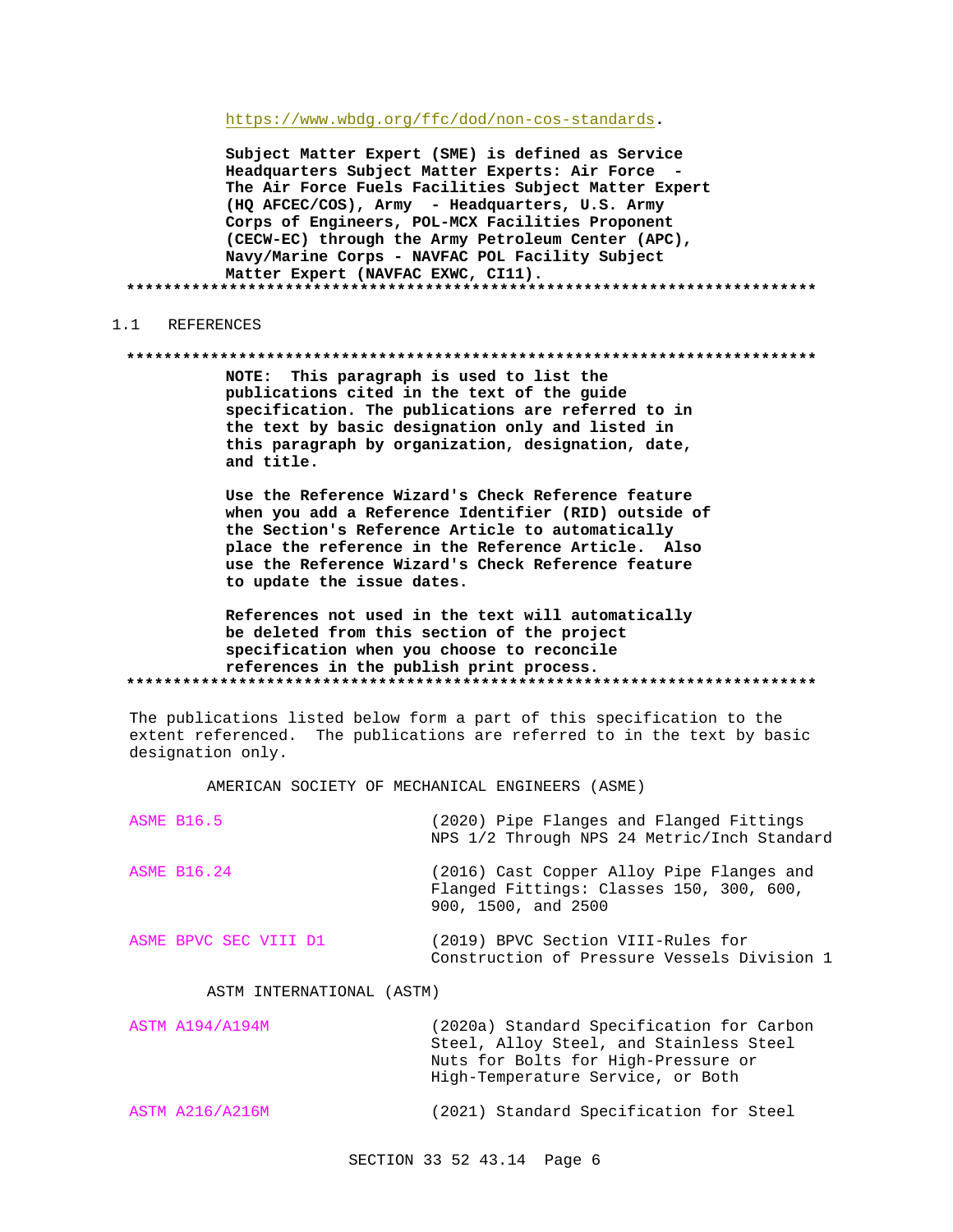|                                                     | Castings, Carbon, Suitable for Fusion<br>Welding, for High-Temperature Service                                                                                          |  |  |  |
|-----------------------------------------------------|-------------------------------------------------------------------------------------------------------------------------------------------------------------------------|--|--|--|
| <b>ASTM A269/A269M</b>                              | (2015; R 2019) Standard Specification for<br>Seamless and Welded Austenitic Stainless<br>Steel Tubing for General Service                                               |  |  |  |
| <b>ASTM A320/A320M</b>                              | (2021a) Standard Specification for<br>Alloy-Steel and Stainless Steel Bolting<br>for Low-Temperature Service                                                            |  |  |  |
| <b>ASTM A352/A352M</b>                              | (2021) Standard Specification for Steel<br>Castings, Ferritic and Martensitic, for<br>Pressure-Containing Parts, Suitable for<br>Low-Temperature Service                |  |  |  |
| <b>ASTM A743/A743M</b>                              | (2021) Standard Specification for<br>Castings, Iron-Chromium,<br>Iron-Chromium-Nickel, Corrosion Resistant,<br>for General Application                                  |  |  |  |
| <b>ASTM B26/B26M</b>                                | (2018; E 2018) Standard Specification for<br>Aluminum-Alloy Sand Castings                                                                                               |  |  |  |
| ASTM D751                                           | (2006; R 2011) Coated Fabrics                                                                                                                                           |  |  |  |
| ASTM D2000                                          | (2018) Standard Classification System for<br>Rubber Products in Automotive Applications                                                                                 |  |  |  |
| ENERGY INSTITUTE (EI)                               |                                                                                                                                                                         |  |  |  |
| EI 1570                                             | (2012) Handbook on Electronic Sensors for<br>the Detection of Particulate Matter and/or<br>Free Water During Aircraft Refueling                                         |  |  |  |
| EI 1598                                             | (2012) Design Functional Requirements and<br>Laboratory Testing Protocols for<br>Electronic Sensors to Monitor Free Water<br>And/or Particulate Matter in Aviation Fuel |  |  |  |
| NATIONAL FIRE PROTECTION ASSOCIATION (NFPA)         |                                                                                                                                                                         |  |  |  |
| NFPA 70                                             | (2020; ERTA 20-1 2020; ERTA 20-2 2020; TIA<br>20-1; TIA 20-2; TIA 20-3; TIA 20-4)<br>National Electrical Code                                                           |  |  |  |
| SOCIETY OF AUTOMOTIVE ENGINEERS INTERNATIONAL (SAE) |                                                                                                                                                                         |  |  |  |
| <b>SAE AMS 3216</b>                                 | (2005; Rev G) Fluorocarbon (FKM) Rubber<br>High-Temperature - Fluid Resistant Low<br>Compression Set 70 To 80                                                           |  |  |  |
| <b>SAE J200</b>                                     | (2015) Classification System for Rubber<br>Materials                                                                                                                    |  |  |  |
| <b>SAE J429</b>                                     | (2014) Mechanical and Material<br>Requirements for Externally Threaded<br>Fasteners                                                                                     |  |  |  |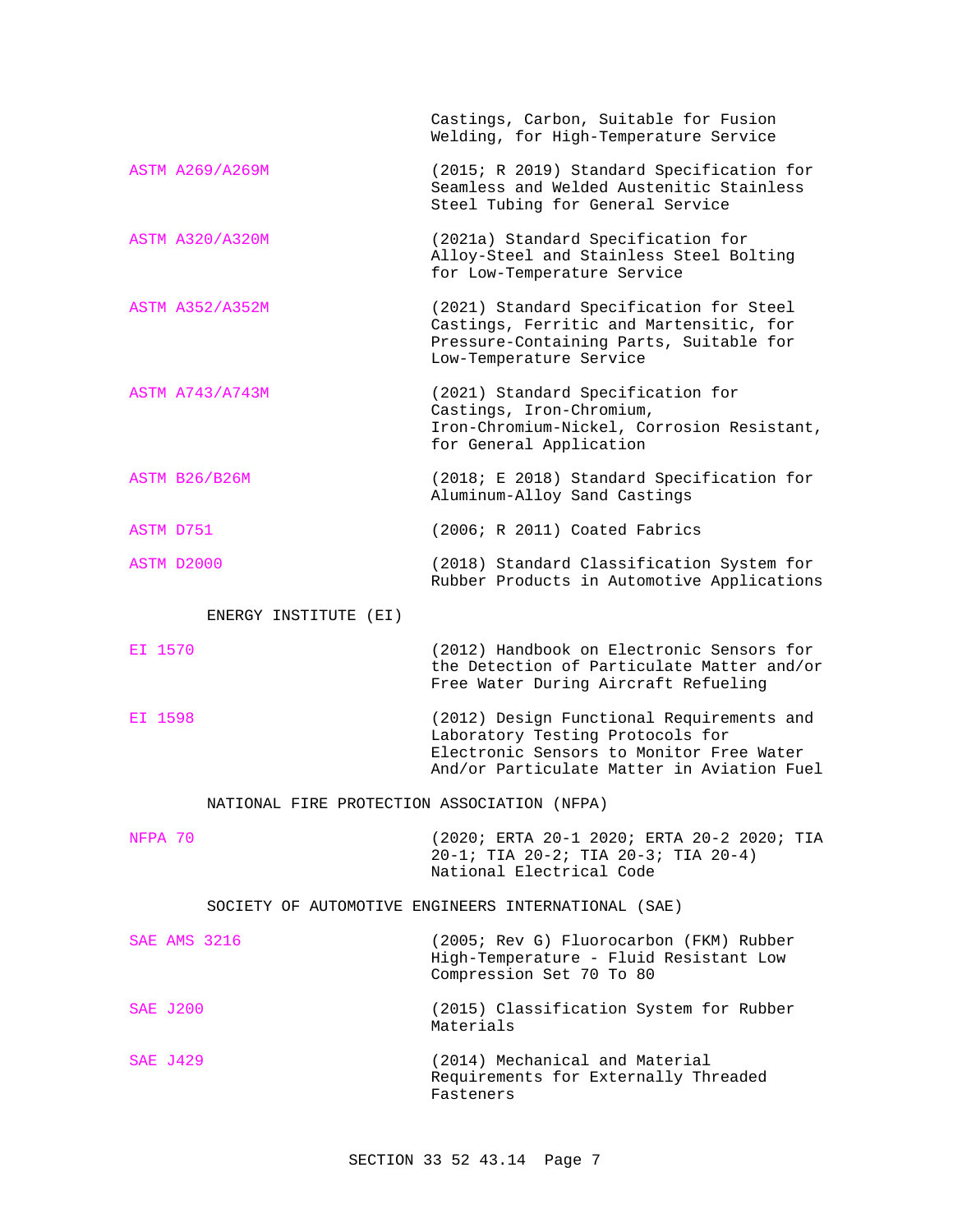$MIL-A-8625$ 

(1993; Rev F; Am 1 2003) Anodic Coatings, for Aluminum and Aluminum Alloys

#### $1.2$ ADMINISTRATIVE REQUIREMENTS

Design conditions must be as specified in Section 33 52 43.11 AVIATION FUEL MECHANICAL EQUIPMENT. Components must be suitable for ANSI Class 150 (2 MPa 275 psig at 38 degrees C 100 degrees F).

- a. Control valves specified herein must be of one manufacturer. The valve manufacturer must also produce the hydraulically-operated pilots. For each type control valve required and specified, submit the following:
	- (1). Flow diagrams.
	- (2). Operational description of the control valve and pilot control system.
	- (3). Complete valve assembly list of materials, along with material Certificates of Conformance, used in the manufacture of the control valves and pilot systems.
	- (4). sectional drawings of main valve and control pilot systems.
- b. Before shipment, each individual control valve must be operationally tested and adjusted by manufacturer under actual flow conditions utilizing a hydrocarbon test fluid with a specific gravity comparable to [Jet A (F-24) ] [Jet A-1 (F-35) ] [JP-4 (F-40) ] [JP-5 (F-44) ] [JP-8 (F-34) ]fuel. Manufacturer must submit certified records of test data.
- c. Operation and maintenance information must be submitted for each individual type control valve specified herein. Refer to Section 01 78 23.33 OPERATION AND MAINTENANCE MANUALS FOR AVIATION FUEL SYSTEMS for the information to be submitted.

#### $1.3$ SUBMITTALS

NOTE: Review submittal description (SD) definitions in Section 01 33 00 SUBMITTAL PROCEDURES and edit the following list, and corresponding submittal items in the text, to reflect only the submittals required for the project. The Guide Specification technical editors have classified those items that require Government approval, due to their complexity or criticality, with a "G." Generally, other submittal items can be reviewed by the Contractor's Quality Control System. Only add a "G" to an item, if the submittal is sufficiently important or complex in context of the project.

For Army projects, fill in the empty brackets following the "G" classification, with a code of up to three characters to indicate the approving authority. Codes for Army projects using the Resident Management System (RMS) are: "AE" for Architect-Engineer; "DO" for District Office (Engineering Division or other organization in the District Office); "AO" for Area Office; "RO" for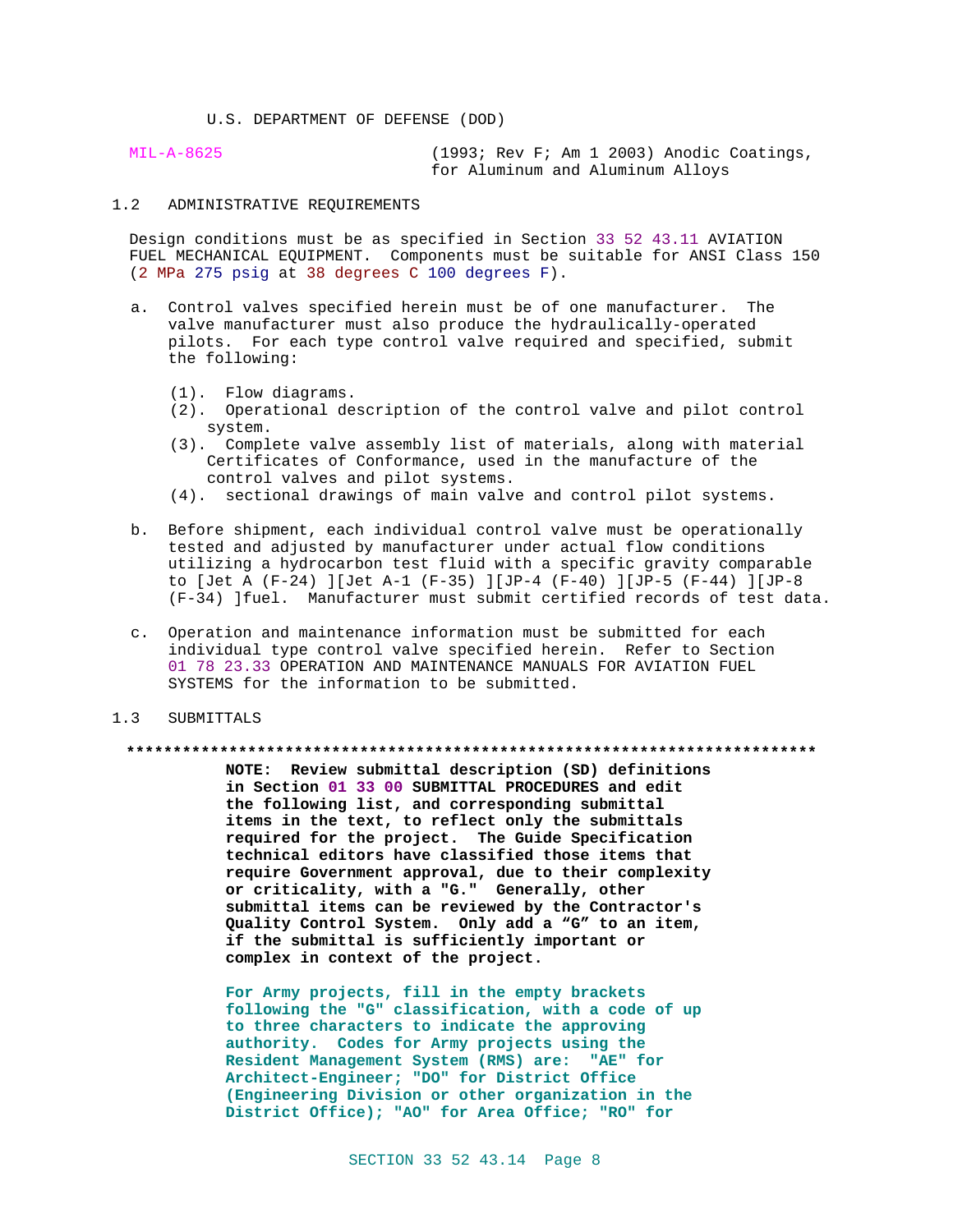**Resident Office; and "PO" for Project Office. Codes following the "G" typically are not used for Navy, Air Force, and NASA projects.**

**The "S" classification indicates submittals required as proof of compliance for sustainability Guiding Principles Validation or Third Party Certification and as described in Section 01 33 00 SUBMITTAL PROCEDURES.**

**Choose the first bracketed item for Navy, Air Force and NASA projects, or choose the second bracketed item for Army projects. \*\*\*\*\*\*\*\*\*\*\*\*\*\*\*\*\*\*\*\*\*\*\*\*\*\*\*\*\*\*\*\*\*\*\*\*\*\*\*\*\*\*\*\*\*\*\*\*\*\*\*\*\*\*\*\*\*\*\*\*\*\*\*\*\*\*\*\*\*\*\*\*\*\***

Government approval is required for submittals with a "G" or "S" classification. Submittals not having a "G" or "S" classification are [for Contractor Quality Control approval.][for information only. When used, a code following the "G" classification identifies the office that will review the submittal for the Government.] Submit the following in accordance with Section 01 33 00 SUBMITTAL PROCEDURES:

## SD-02 Shop Drawings

Control Valves; G[, [\_\_\_\_]].

SD-03 Product Data

Control Valves; G[, [\_\_\_\_]].

SD-06 Test Reports

Control Valves; .

SD-07 Certificates

Previous Air Force/Military Projects; G[, [\_\_\_\_]].

Qualified Engineers; G[, [\_\_\_\_\_]].

Field Assistance; G[, [\_\_\_\_]].

SD-10 Operation and Maintenance Data

Operation and Maintenance Manuals; G[, [\_\_\_\_\_]].

## 1.4 QUALITY ASSURANCE

## 1.4.1 Field Assistance

Provide the following:

- a. Proof of experience on previous Air Force/Military projects.
- b. Number of qualified engineers (factory trained)available to provide startup support.
- c. Written assurance as to ability to respond to specified time for field assistance.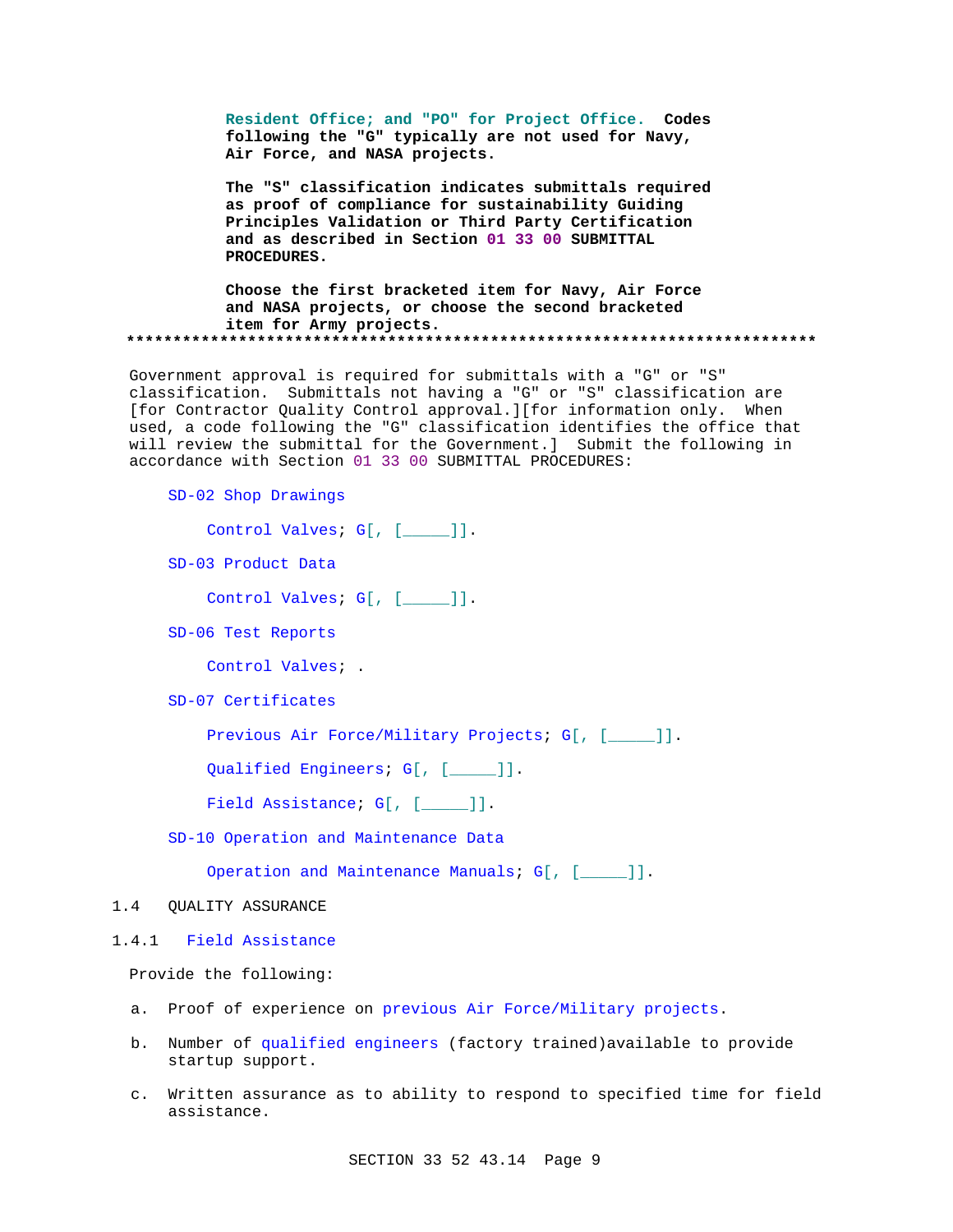#### $1.4.2$ Training

The manufacturer must conduct two eight hour training classes for Liquid Fuels Maintenance Technicians which include valve overhaul procedures, pilot overhaul procedures, valve adjustments, and valve diagnostics. The manufacturer must provide a 100 mm 4-inch valve mock-up with various trim components (i.e., rate of flow, solenoid control, and speed control features) to be used during training. Video recording of training must be allowed or provided at the time of the class, and an attendance roster maintained by the Contractor. The 100 mm 4-inch valve mock-up must become the property of the Government and must be turned over to the Contracting Officer. Submit copies of the Operation and Maintenance Manuals for approval.

#### $1.5$ WARRANTY

## NOTE: Modify hours for projects outside the UNITED STATES.

[ For this section, Subject Matter Expert (SME) is defined as Service Headquarters Subject Matter Experts. SME for this project is [Air Force - The Air Force Fuels Facilities Subject Matter Expert (HQ AFCEC/COS) [ [ Army - Headquarters, U.S. Army Corps of Engineers, POL-MCX Facilities Proponent (CECW-EC) through the Army Petroleum Center (APC)] [Navy/Marine Corps - NAVFAC POL Facility Subject Matter Expert (NAVFAC EXWC, CI11)]]].]

If a problem attributable to the valve's manufacturer or installation arises after the initial system start-up has been accomplished, and after system final acceptance date, [48] [\_\_\_\_\_] hours from the time of notification that a problem exists is allowed to solve the problem. The problem must be solved to the satisfaction of the [Contracting Officer, the Base Civil Engineer and/or the SME] [Contracting Officer]. If the Contractor cannot effectuate a proper resolution to the problem as outlined above in the [48] [\_\_\_\_\_] hour period, provide a factory trained engineer from the manufacturer of the valve within [48] [\_\_\_\_] hours after the expiration of the Contractor's initial [48] [\_\_\_\_] hour period to effectuate a resolution of the problem above. All services provided by the valve manufacturer must be at no cost to the Government. When it has been determined by the Contractor, Contracting Officer, and the valve manufacturer's representative that the valve(s) cannot be repaired in its installed position in the fuel system, it must be replaced with a new valve and pilot assembly within [48][\_\_\_\_\_] hours after the initial 96-hour period listed above expires and at no cost to the Government.

#### PART 2 PRODUCTS

#### $2.1$ MATERIALS AND EQUIPMENT

The type of materials which come in contact with the fuel, if not specified herein before, must be noncorrosive.

## 2.2 CONTROL VALVES

#### $2.2.1$ General

Control valves must be single-seated globe type, diaphragm actuated,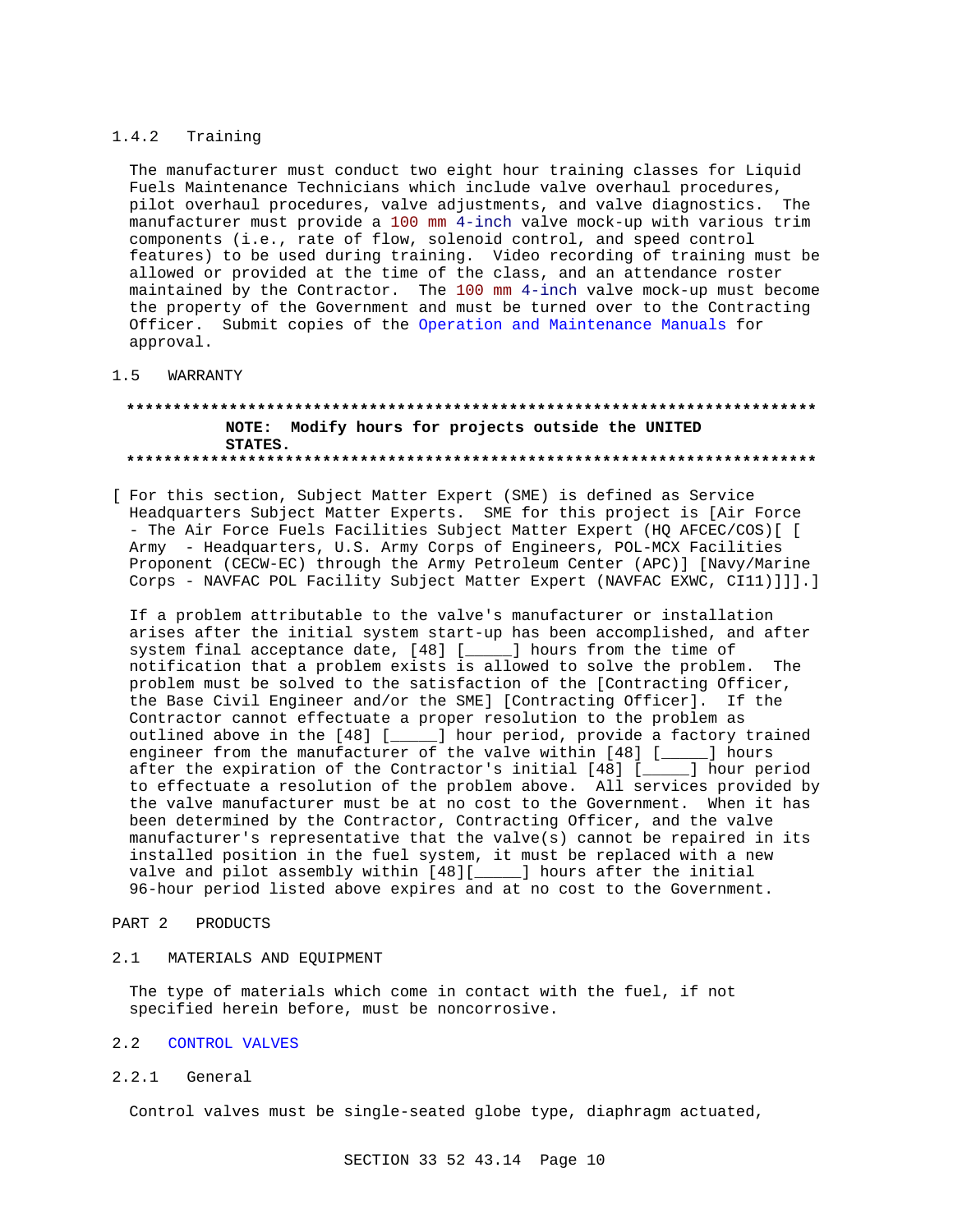hydraulically operated valves. Valves must consist of 3 major components: the valve body, valve cover, and diaphragm assembly. The diaphragm assembly must be the only moving part. In the event of diaphragm failure, valve must fail closed against flow, unless otherwise indicated. The main valve must be drip-tight when closed. Each valve must have an external indicator to show the position of the valve disc at all times. Control valves must be shipped from the factory as a complete assembly with all pilot controls and pilot auxiliary piping properly installed on the main valve. Materials which come in contact with the fuel must be resistant to the effects of and not harmful to aircraft engine fuel and must be stainless steel, or electroless nickel plated cast steel unless noted otherwise. [High level shut-off valve bodies must be electroless nickel plated.] [Valves at exterior locations must be stainless steel. Open canopies are considered an exterior location.] Materials for control valves, and items to be mounted on the valves must be as follows:

## **\*\*\*\*\*\*\*\*\*\*\*\*\*\*\*\*\*\*\*\*\*\*\*\*\*\*\*\*\*\*\*\*\*\*\*\*\*\*\*\*\*\*\*\*\*\*\*\*\*\*\*\*\*\*\*\*\*\*\*\*\*\*\*\*\*\*\*\*\*\*\*\*\*\***

### **NOTE: Provide per SME direction. \*\*\*\*\*\*\*\*\*\*\*\*\*\*\*\*\*\*\*\*\*\*\*\*\*\*\*\*\*\*\*\*\*\*\*\*\*\*\*\*\*\*\*\*\*\*\*\*\*\*\*\*\*\*\*\*\*\*\*\*\*\*\*\*\*\*\*\*\*\*\*\*\*\***

2.2.1.1 Bodies, Bonnets, and Covers

Bodies, bonnets, and covers must be constructed of one of the following materials:

- a. Cast steel conforming to ASTM A216/A216M, Grade WCB internally plated with chromium, nickel or internally electroless nickel plated.
- b. Cast stainless steel conforming to ASTM A743/A743M.
- c. Cast steel conforming to ASTM A352/A352M Grade LCB internally plated with chromium, nickel, or internally electroless nickel plated.
- d. Bodies must have flanged inlet and outlet connections. Valve must have a screwed bottom drain plug.

## 2.2.1.2 Valve Seats

## **\*\*\*\*\*\*\*\*\*\*\*\*\*\*\*\*\*\*\*\*\*\*\*\*\*\*\*\*\*\*\*\*\*\*\*\*\*\*\*\*\*\*\*\*\*\*\*\*\*\*\*\*\*\*\*\*\*\*\*\*\*\*\*\*\*\*\*\*\*\*\*\*\*\* NOTE: Provide per SME direction. \*\*\*\*\*\*\*\*\*\*\*\*\*\*\*\*\*\*\*\*\*\*\*\*\*\*\*\*\*\*\*\*\*\*\*\*\*\*\*\*\*\*\*\*\*\*\*\*\*\*\*\*\*\*\*\*\*\*\*\*\*\*\*\*\*\*\*\*\*\*\*\*\*\***

Valve seats must be stainless steel in accordance with ASTM A743/A743M. It must be possible to remove the valve seat while the valve is connected in the line. Valve seat and upper stem bearing must be removable and screwed in the body and/or cover. The lower stem bearing must be concentrically contained in the valve seat and must be exposed to flow on all sides. The diameter of the valve seat must be the same size as the inlet and/or outlet flanges of the main valve.

# 2.2.1.3 Valve Discs

Valve discs must contain a resilient, fluoroelastomer (FKM), commonly referred to as Viton disc conforming to SAE AMS 3216 having a rectangular cross section, contained on 3.5 sides by a disc retainer and a disc guide, forming a drip tight seal against the seat. The disc must be usable on either side. The disc guide must be the contoured type capable of holding disc firmly in place during high differential pressure conditions that may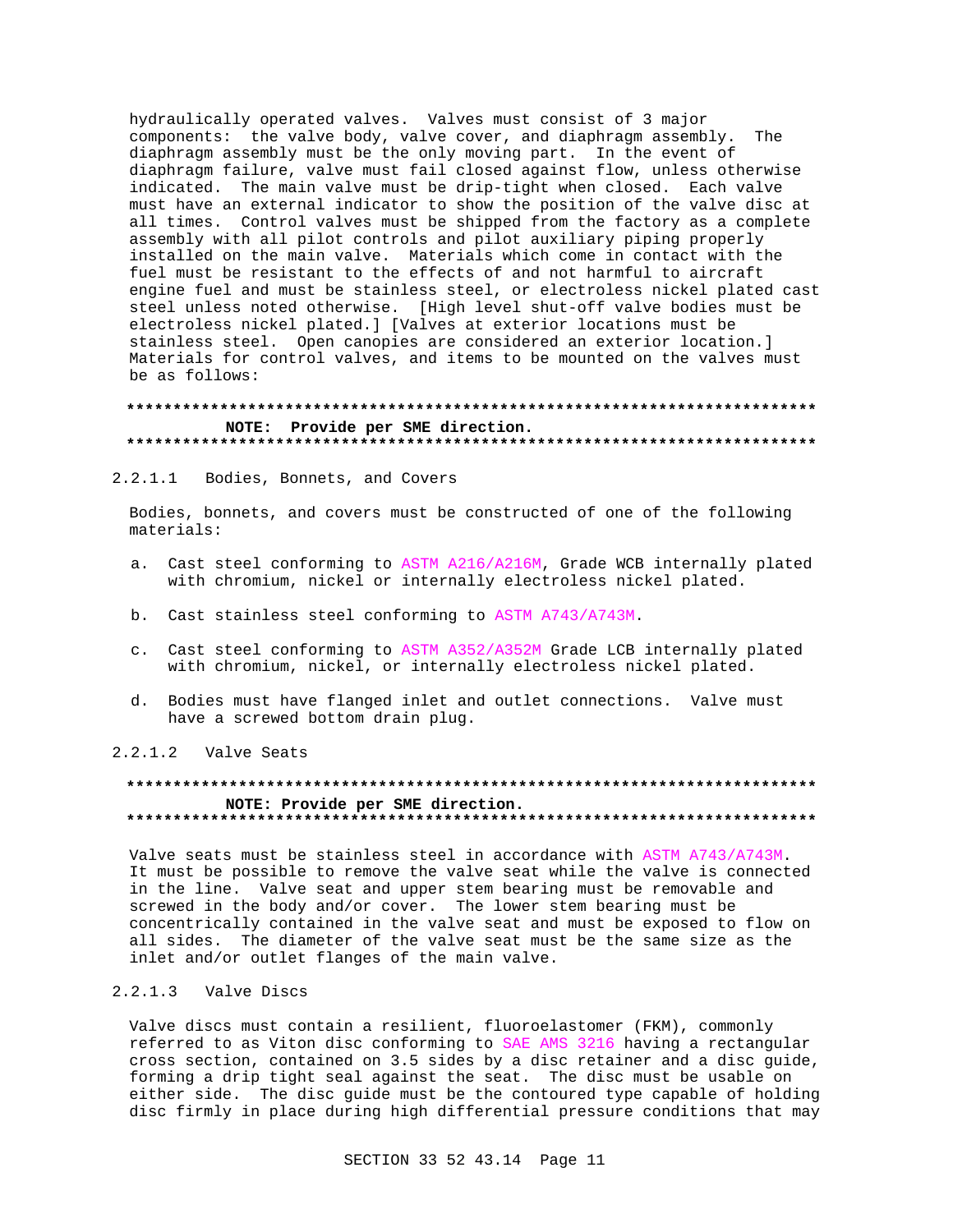develop across the seating surface. The disc retainer must be capable of withstanding rapid closing shocks.

## 2.2.1.4 Diaphragm Assembly

Diaphragm Assembly must form a sealed chamber in the upper portion of the valve, separating the operating fluid from the line pressure. The diaphragm assembly must contain a valve stem which is fully guided at both ends by a bearing in the valve cover and an integral bearing in the valve seat. Valve body and cover must be sealed by the diaphragm. Valve stem must be stainless steel. The bearing material must be compatible with the fuel specified and must not contain zinc coated metals, brass, bronze, or other copper bearing alloys. The diaphragm must be of a nonwicking material or design, with a minimum of 2 layers of nylon fabric bonded with a minimum of 3 layers of synthetic rubber (valves 62 mm 2-1/2 inches and smaller one layer of nylon fabric). The edge area of the center hole for the valve stem must be sealed by vulcanization. Materials to be resistant to aromatics of up to 50 percent in accordance with ASTM D2000 (SAE J200 ). The diaphragm must have a MULLINS-burst rating according to ASTM D751 of a minimum of 4.14 MPa 600 psi per layer of nylon fabric. All diaphragm sizes must be cycle tested to a minimum of 100,000 cycles, by alternately applying pressure under the diaphragm (main valve pressure) and above the diaphragm (cover chamber pressure). That test must be certified by the manufacturer. The diaphragm must not be used as a seating surface. The diaphragm must be fully supported by the body and cover in either the open or closed position.

2.2.1.5 Bolts, Screws and Nuts

- a. For Ductile Iron, and Cast Steel Body Valves.
	- (1) Bolts and Screws, cadmium plated steel in accordance with SAE J429, Grade 5.
	- (2) Nuts, cadmium plated steel in accordance with ASTM A194/A194M, Grade 2 H.
- b. For Stainless Steel Body Valves. Bolts, Screws and Nuts, ASTM A320/A320M, Grade B8M C.1.1.

### 2.2.1.6 Pilot Control System and Auxiliary Piping

Pilot Control System and auxiliary piping must be stainless steel, seamless, fully annealed tubing conforming to ASTM A269/A269M, Grade TP316, Rockwell hardness B80 or less. Wall thickness for 13 mm 1/2-inch tubing to be 0.9 mm 0.035-inch. Threaded connections must be used in pilot system piping and unions must be o-ring type with FKM o-rings. Tubing connections must not be welded.

## 2.2.1.7 Pilot Valves

Pilot valves must have [stainless steel bodies conforming to ASTM A743/A743M] [aluminum bodies conforming to ASTM B26/B26M Type 356-T6 anodized in accordance with MIL-A-8625] with stainless steel internal working parts. Disc and diaphragm assemblies must be as specified herein before. The setting of adjustable type pressure operated pilot valves must be easily adjusted by means of a single adjusting screw. The adjusting screw must be protected by a threaded cap drilled to accommodate a lead-seal wire and a lock nut must be provided on the adjusting screw to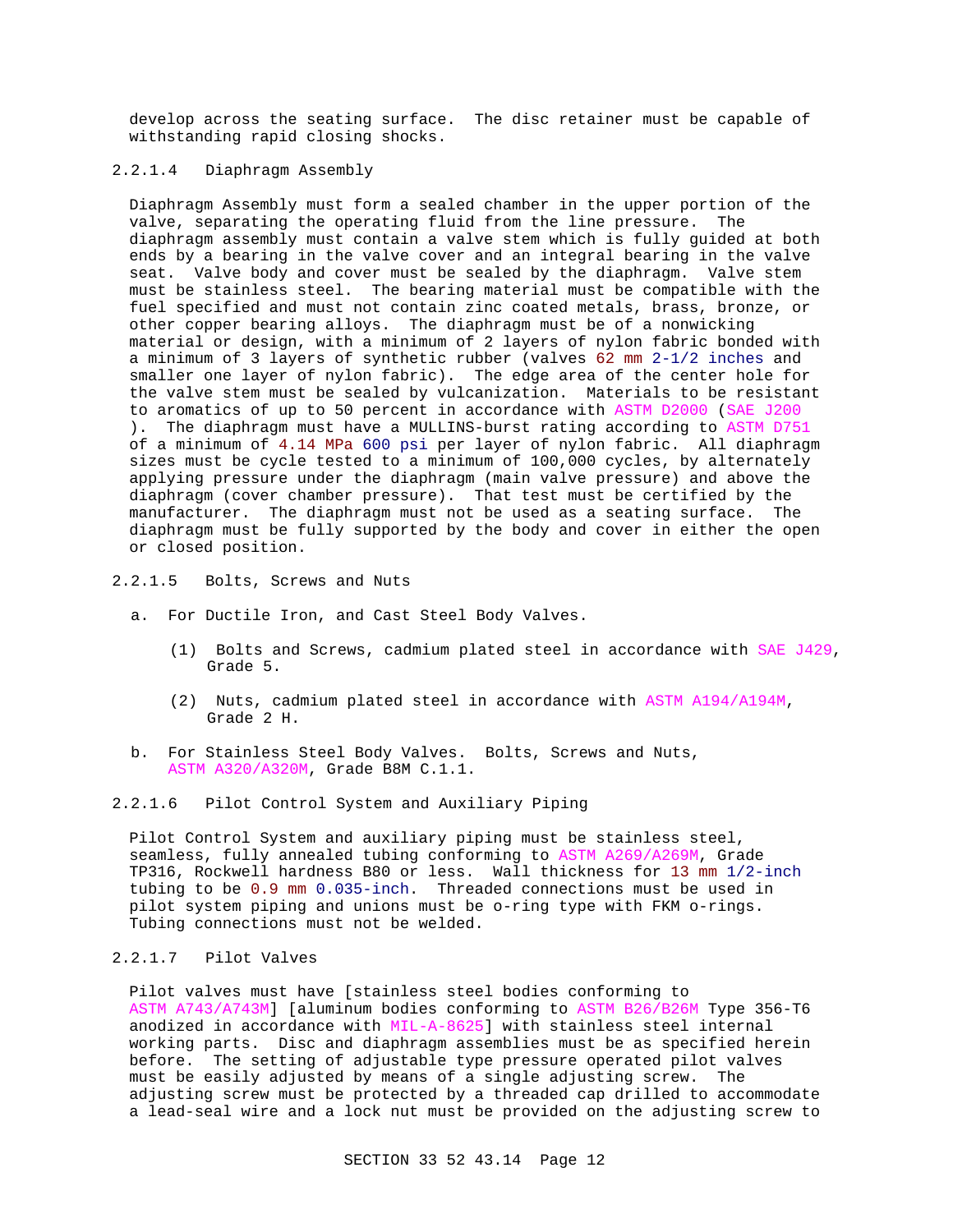lock it in position at the desired setting. The lead seal wire must be installed after final acceptance of the system. Spare wire seals and the "embossing" tool will be turned over to the Contracting Officer for the installation.

### **\*\*\*\*\*\*\*\*\*\*\*\*\*\*\*\*\*\*\*\*\*\*\*\*\*\*\*\*\*\*\*\*\*\*\*\*\*\*\*\*\*\*\*\*\*\*\*\*\*\*\*\*\*\*\*\*\*\*\*\*\*\*\*\*\*\*\*\*\*\*\*\*\*\* NOTE: Per SME direction. \*\*\*\*\*\*\*\*\*\*\*\*\*\*\*\*\*\*\*\*\*\*\*\*\*\*\*\*\*\*\*\*\*\*\*\*\*\*\*\*\*\*\*\*\*\*\*\*\*\*\*\*\*\*\*\*\*\*\*\*\*\*\*\*\*\*\*\*\*\*\*\*\*\***

## 2.2.1.8 Solenoids

Solenoids for operation of pilot valves must be housed in an explosion-proof case suitable for Class I, Division 1, Group D with maximum temperature rating of T3 ( 200 degrees C 392 degrees F), hazardous locations as defined in NFPA 70. Solenoids must be provided at voltage and frequency as shown on plans. A manual type operator or needle valve to bypass the solenoid valve must be provided for emergency manual operation.

## 2.2.2 Serviceability of Main Valve Internal Parts

Main valve movable parts including strainers, valve seat, stem bearings, and control system must be replaceable without removing the main valve from the line. All nonmetallic parts must be replaceable.

## 2.2.3 Total Lengths

The total valve length does not include the orifice plate flange (when used). If the control valve being supplied has the orifice plate built into its flange, the spacer provided must bring the valve face-to-face dimension equal to those listed below plus 2.2 mm 0.0875 inch. The lengths of the valves must be equal for the following materials: cast stainless steel, and cast steel.

| SIZE mminches | VALVE LENGTH mminches |  |
|---------------|-----------------------|--|
| $381 - 1/2$   | 2168.5                |  |
| 502           | 2349.375              |  |
| 753           | 30512                 |  |
| 1004          | 38115                 |  |
| 1506          | 50020                 |  |
| 2008          | 63525.4               |  |
| 25010         | 74529.8               |  |
| 30512         | 85034                 |  |
| 35014         | 97539                 |  |
| 40016         | 103441.375            |  |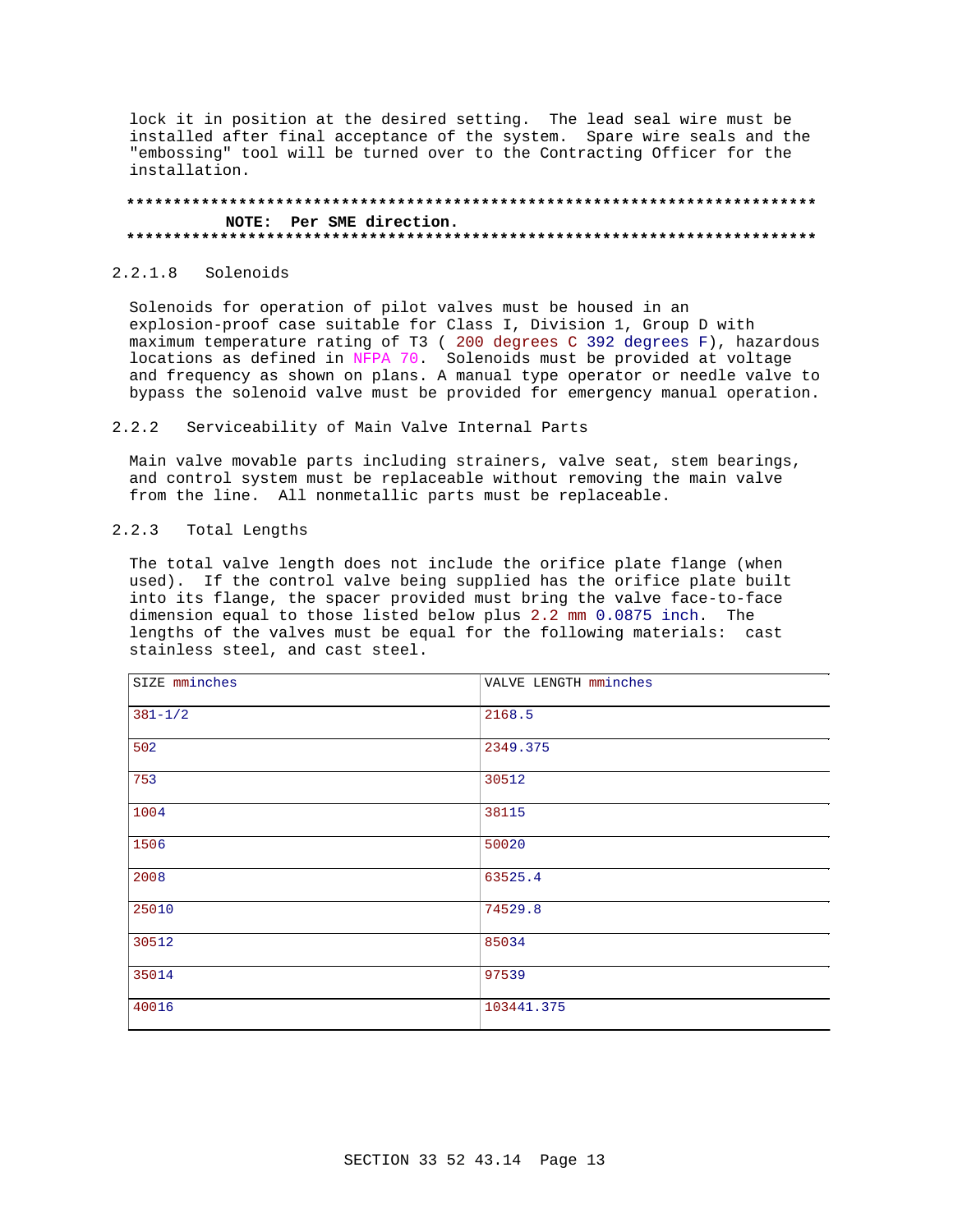| SIZE mminches                                                                                                                                                        | VALVE LENGTH mminches |
|----------------------------------------------------------------------------------------------------------------------------------------------------------------------|-----------------------|
| $ Note: Tolerance must be +0.75 mm0.03 inch for size 38 mm 1-1/2 inches through 200 mm$<br>8 inches and +1.5 mm0.06 inch for size 250 thru 400 mm 10 thru 16 inches. |                       |

Control valves not meeting these face to face dimensions must be supplied with spacers suitable for the proper installation of the valve.

## 2.2.4 Flanges

## **\*\*\*\*\*\*\*\*\*\*\*\*\*\*\*\*\*\*\*\*\*\*\*\*\*\*\*\*\*\*\*\*\*\*\*\*\*\*\*\*\*\*\*\*\*\*\*\*\*\*\*\*\*\*\*\*\*\*\*\*\*\*\*\*\*\*\*\*\*\*\*\*\*\* NOTE: Per SME direction. \*\*\*\*\*\*\*\*\*\*\*\*\*\*\*\*\*\*\*\*\*\*\*\*\*\*\*\*\*\*\*\*\*\*\*\*\*\*\*\*\*\*\*\*\*\*\*\*\*\*\*\*\*\*\*\*\*\*\*\*\*\*\*\*\*\*\*\*\*\*\*\*\*\***

| MATERIAL                            | SEALING SURFACE       |
|-------------------------------------|-----------------------|
| Cast Steel, ASME B16.5 Class 150    | Raised Face           |
| Cast Stainless Steel, ASME B16.5    | Raised Face Class 150 |
| Ductile Iron, ASME B16.24 Class 150 | Flat Face             |

Note: The mating flange must be made the same as above.

## 2.2.5 Identification

## 2.2.5.1 Main Valve Body

The following must be cast into the main valve body:

- a. Pressure Class
- b. Size
- c. Material
- d. Foundry Heat Number and Identification
- e. Manufacturer
- f. Flow Pattern

# 2.2.5.2 Main Valve Cover

The following must be cast into the main valve cover:

- a. Size
- b. Material
- c. Foundry Heat Number and Identification

## 2.2.5.3 Brass Name Plates

Brass name plates must be fastened to the valve. Body name plates must list the following:

- a. Size
- b. Model Number
- c. Stock Number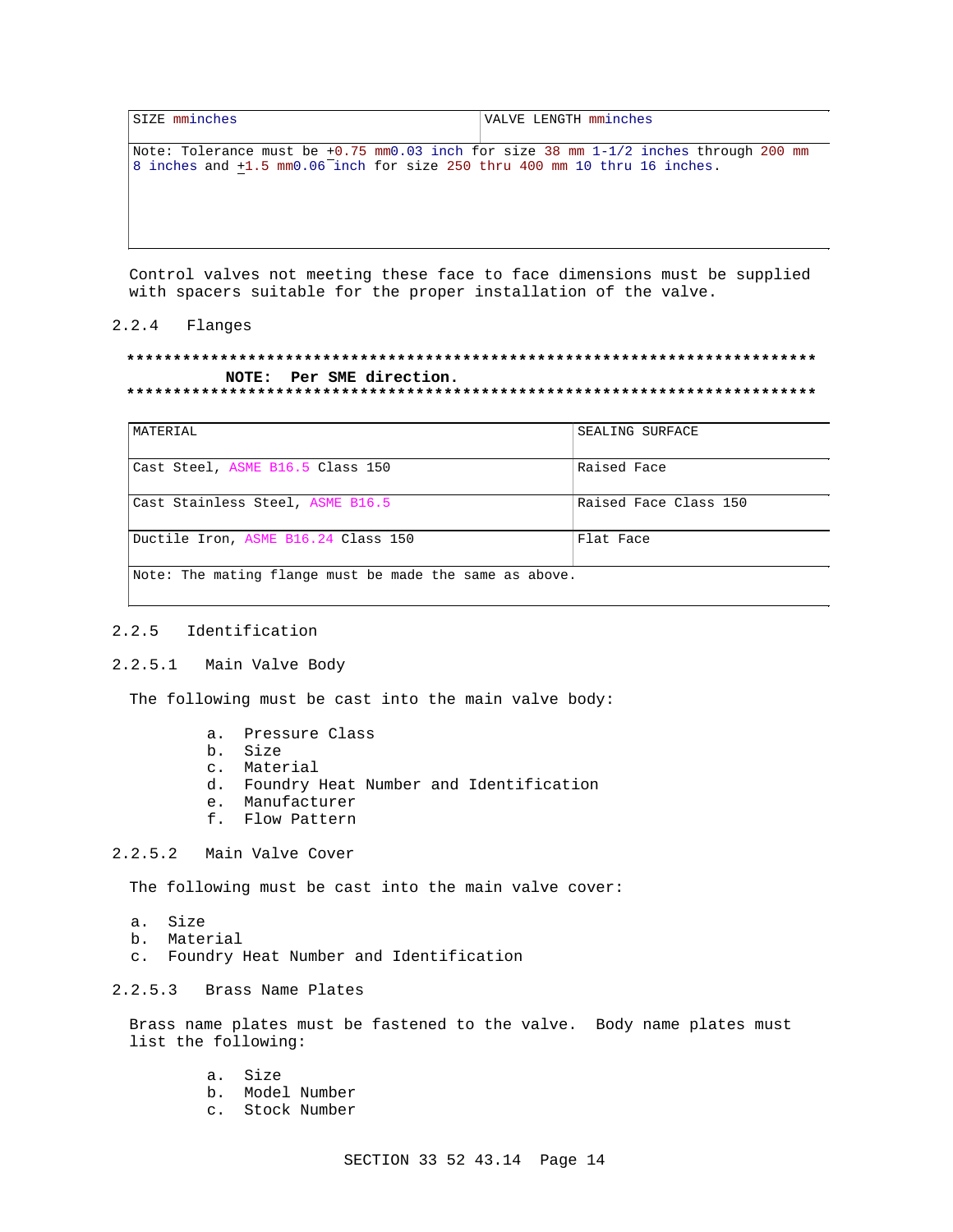- d. Manufacturer/Supplier
- e. Manufacturer's Inspection Stamp

#### $2.2.5.4$ Inlet Name Plate

Inlet name plate must list the following:

- a. Size
- b. "Inlet" Marking
- c. Assembly Model Number
- d. Part Number
- 2.2.5.5 Outlet Name Plate

Outlet name plate must list the "Outlet" Marking.

 $2.2.5.6$ Pilot Valves

Pilot valves must be tag identified. The valve must have the field adjusted start up setting engraved on a plastic tag, white with black lettering.

 $2.3$ INDIVIDUAL CONTROL VALVE OPERATIONAL REQUIREMENTS

Operation, performance, and special features of the individual control valves must be as specified herein.

- High Liquid Level Shut-Off Valve (HLV-1 AND HLV-2)  $2.3.1$
- $2.3.1.1$ Size

 $200$  mm  $8$ -inch

2.3.1.2 Flow

75 L/s 1200 GPM

 $2.3.1.3$ Operation

High liquid level shut-off valve must be hydraulically operated and must be provided with a tank exterior mounted float. Activation point of the float for opening and closing the high liquid level shut-off valve must be as shown on the drawings. Upon a rise in fluid level to the float activation point, the float control system must cause the main valve to close tightly. The main valve must remain closed until a drop in tank fluid level occurs. Upon a drop in fluid level beneath the float activation point, the float control must cause the main valve to open completely.

2.3.1.4 Check Valve Feature

## NOTE: Delete for Cut and Cover Tanks.

Valve must close rapidly when outlet pressure exceeds inlet pressure.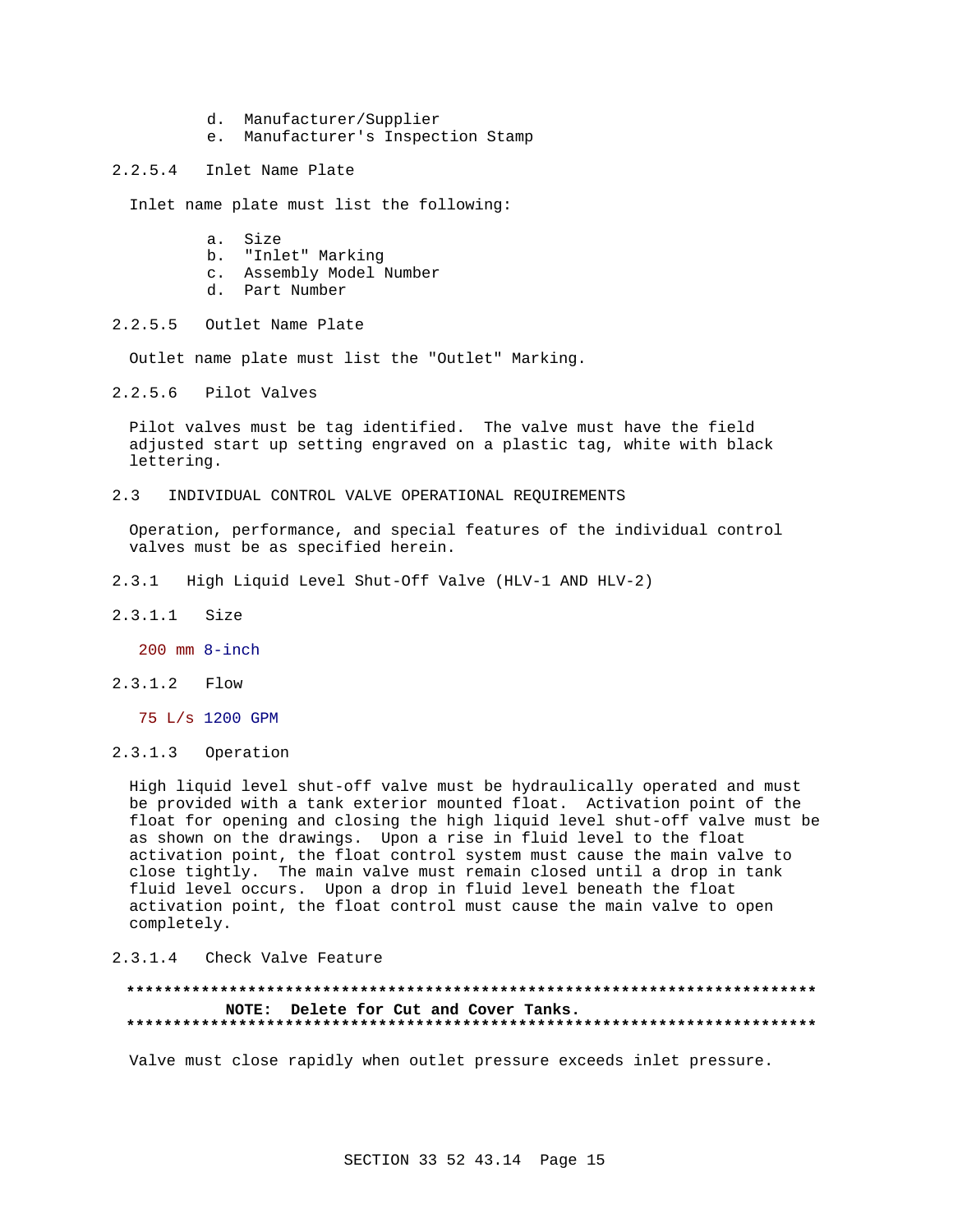## 2.3.1.5 Manual Test Feature

Manual testing of high level shut-off valve and exterior mounted float's automatic opening and closing feature must be possible.

## 2.3.1.6 Strainer

A 40-mesh stainless steel wire, self-cleaning strainer must be provided in the pilot valve supply piping.

## 2.3.1.7 Pressure Sensitive Close Feature

## **\*\*\*\*\*\*\*\*\*\*\*\*\*\*\*\*\*\*\*\*\*\*\*\*\*\*\*\*\*\*\*\*\*\*\*\*\*\*\*\*\*\*\*\*\*\*\*\*\*\*\*\*\*\*\*\*\*\*\*\*\*\*\*\*\*\*\*\*\*\*\*\*\*\* NOTE: Set the pressure to 10% over pump dead head pressure. \*\*\*\*\*\*\*\*\*\*\*\*\*\*\*\*\*\*\*\*\*\*\*\*\*\*\*\*\*\*\*\*\*\*\*\*\*\*\*\*\*\*\*\*\*\*\*\*\*\*\*\*\*\*\*\*\*\*\*\*\*\*\*\*\*\*\*\*\*\*\*\*\*\***

If the upstream pressure rises to 1 MPa 150 psi [\_\_\_\_] or above while closing, the valve will stop closing or open slightly until the pressure is less than 1 MPa 150 psi [\_\_\_\_].

[2.3.1.8 Minimum Differential Pressure Feature

The valve must be equipped with a minimum differential pressure pilot to maintain a differential pressure across the valve. Pressure must be adjustable with a range of 34 to 170 kPa 5 to 25 psi.

## ][2.3.1.9 Opening and Closing Feature

The valve must be equipped with an adjustable differential pressure pilot and a quick cover exhaust system to allow the valve to open in 3-4 seconds when pressure is greater than [\_\_\_\_][207] kPa [\_\_\_\_][30] psig.

][2.3.1.10 Solenoid Control

The valve must be provided with solenoid control. The solenoid must close the HLV upon high-high level alarm activation. The solenoid must be energized to close. .

- ]2.3.2 Non-Surge Check Valve (CV-1 THRU CV-7)
- 2.3.2.1 Size

150 mm 6-inch; 50 mm 2-inch for FTP-1 and Jockey Pump

2.3.2.2 Flow

[60 ][40 ]L/s [950 ][650 ]GPM; 13 L/s 50 GPM for FTP-1; 1.3 L/s 5 GPM for Jockey Pump.

# 2.3.2.3 Operation

Non-surge check valve must open slowly. Opening speed must be adjustable from two (2) to 30 seconds without affecting closing of valve. Factory set for 15 seconds. The nonsurge check valves must fail closed against reverse flow in check condition.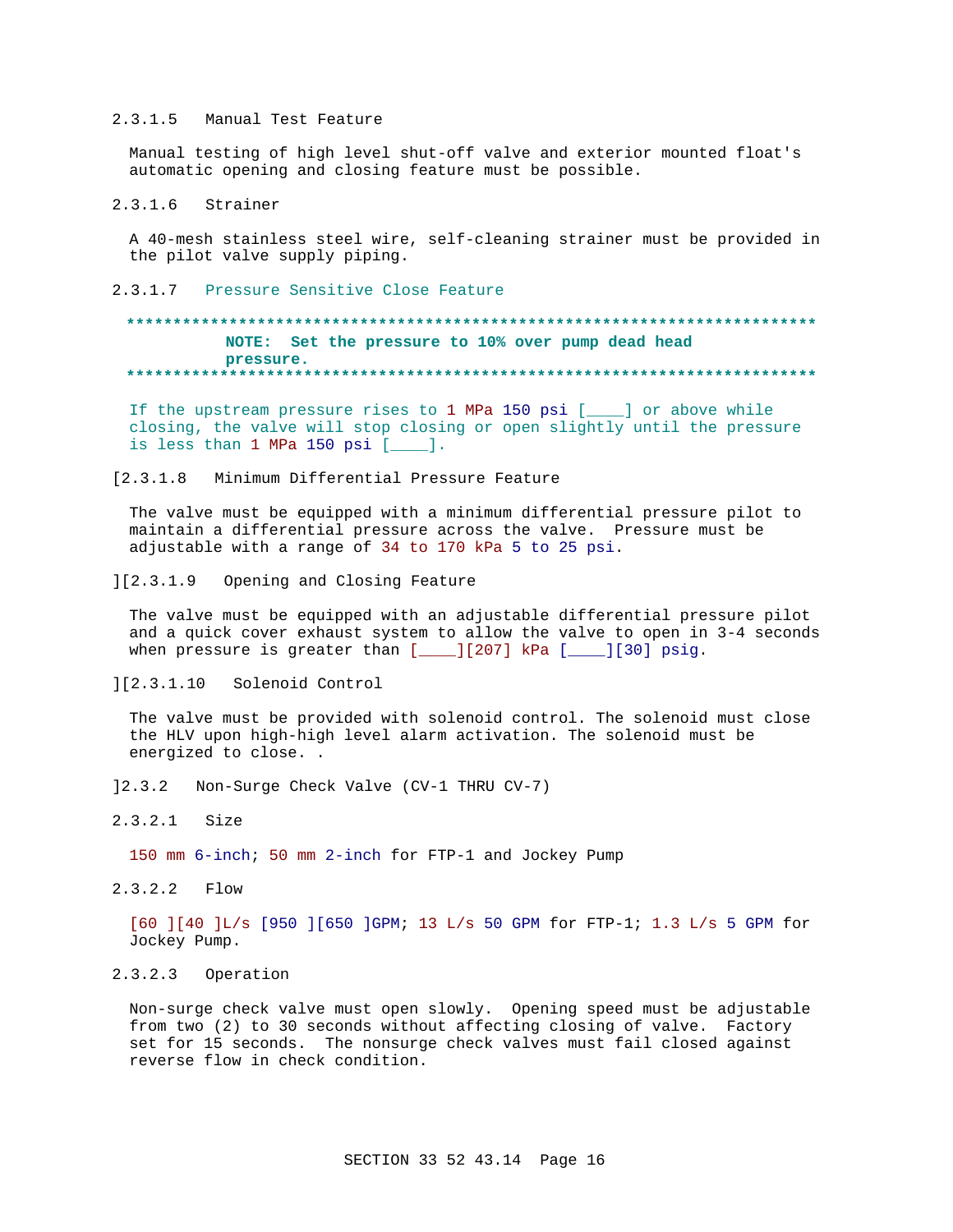## 2.3.2.4 Quick closure

Valve closure to be rapid, closing quickly when outlet pressure exceeds inlet pressure.

## 2.3.2.5 Flow Control

Valve to limit flow to [60] [40] L/s [950] [650] GPM (CV-1 thru CV-5), 13 L/s 50 GPM (CV-6 and CV-7). Sensing must be by orifice. Valve to modulate to limit flow without hunting. Rate of flow to be manually adjustable and utilize a downstream orifice plate holder.

2.3.2.6 Strainer

A 40-mesh, stainless steel wire, self-cleaning strainer must be provided in the pilot valve supply piping.

### 2.3.2.7 Emergency Shut-off Operation

# **\*\*\*\*\*\*\*\*\*\*\*\*\*\*\*\*\*\*\*\*\*\*\*\*\*\*\*\*\*\*\*\*\*\*\*\*\*\*\*\*\*\*\*\*\*\*\*\*\*\*\*\*\*\*\*\*\*\*\*\*\*\*\*\*\*\*\*\*\*\*\*\*\*\* NOTE: To be added only to the pumps on Cut and Cover Tanks. \*\*\*\*\*\*\*\*\*\*\*\*\*\*\*\*\*\*\*\*\*\*\*\*\*\*\*\*\*\*\*\*\*\*\*\*\*\*\*\*\*\*\*\*\*\*\*\*\*\*\*\*\*\*\*\*\*\*\*\*\*\*\*\*\*\*\*\*\*\*\*\*\*\***

Open/closed valve, solenoid operated (CV-1 thru CV-5). Closure must be accomplished within 10 seconds upon power failure or activation of an emergency-stop pushbutton.

- 2.3.3 Non-Surge Check/Air Block Valve (AB/CV-1 THRU AB/CV-[ ])
- 2.3.3.1 Size

100 mm 4 inch and 50 mm 2 inch

2.3.3.2 Flow

 0-[21.4 ][38.5 ]L/s 0-[310 ][610 ]GPM and 9.5 L/s for 50 mm 150 gpm for 2 inch.

# 2.3.3.3 Operation

Backpressure control pilots will cause main valve to modulate to maintain constant inlet pressure. There must be 3 backpressure control pilots, A, B, and C. Pilot A must be solenoid enabled and set at pressure which corresponds with unloading pump flow rate of 38 L/s 600 GPM. Pilot B must be solenoid enabled and set at pressure which corresponds with unloading pump flow rate of 19 L/s 300 GPM. Pilot C must be set at pressure corresponding with unloading pump flow rate of 10 L/sec 150 GPM through the secondary control valve. All pilots are to have 125-1250 kPa 20-200 PSIG range.

## 2.3.3.4 Speed Control

Valve must open slowly. Opening speed must be adjustable from two (2) to 30 seconds without affecting closing of valve. Factory set for 15 seconds. The valves must fail closed against reverse flow in check condition.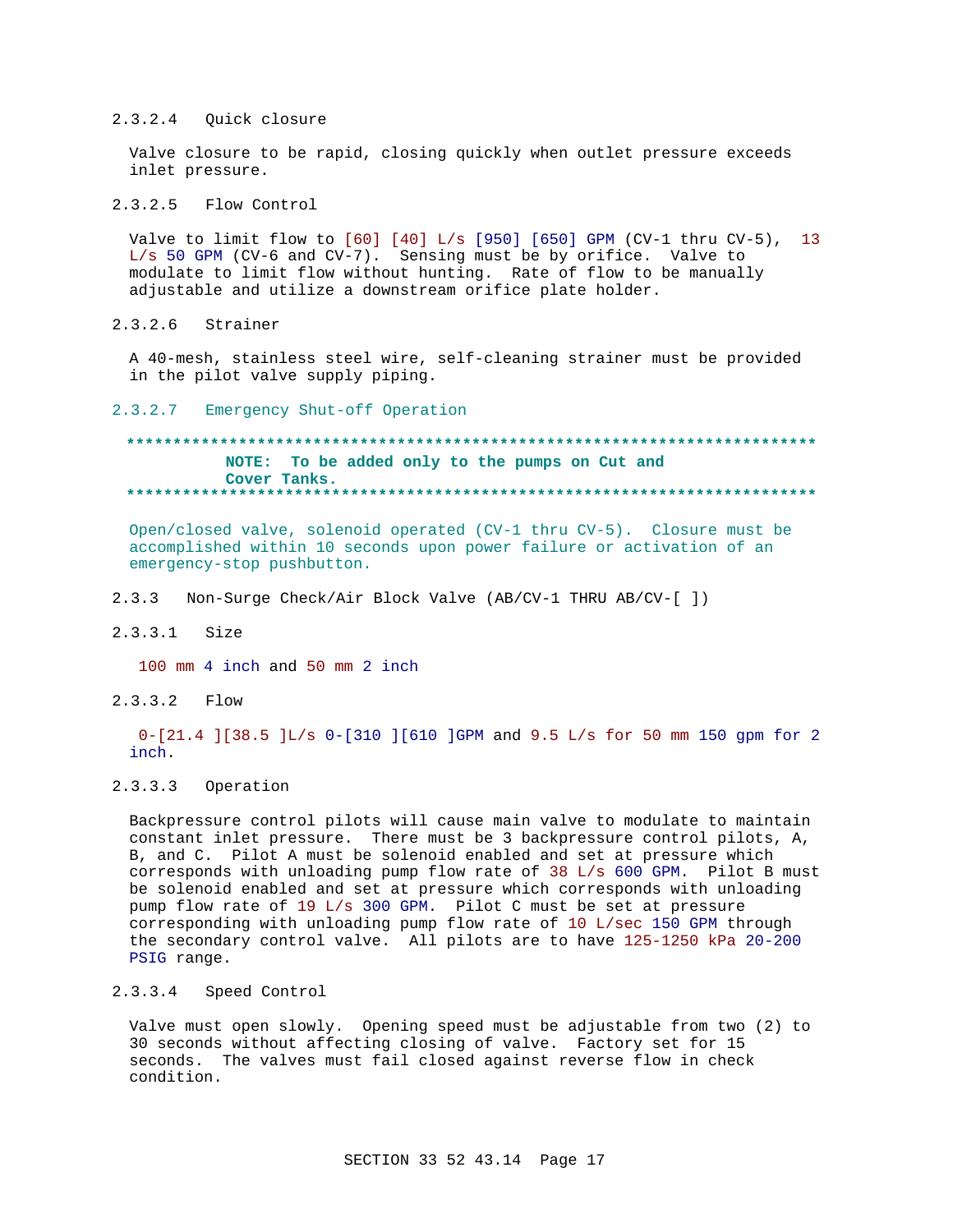2.3.3.5 Check Feature

Valve closure to be rapid, closing quickly when outlet pressure exceeds inlet pressure.

 $2.3.3.6$ Solenoid Control

Solenoid control of valve must be as indicated on the drawings.

 $2.3.3.7$  Strainer

A 40-mesh, stainless steel wire, self-cleaning strainer must be provided in the pilot valve supply piping.

 $2.3.4$ Filter Separator Control Valve (FSCV-1 Thru FSCV-7)

 $2.3.4.1$ Size

150 mm 6-inch

2.3.4.2 Flow

[56] [36] L/s [900] [600] GPM

2.3.4.3 Operation

Filter Separator Control Valve must limit flow to [56] [36] L/s [900] [600] GPM. Controlling to be by orifice. Rate of flow to be manually adjustable and utilize a downstream orifice plate holder.

2.3.4.4 Check Valve Feature

Valve must close rapidly when outlet pressure exceeds inlet pressure.

 $2.3.4.5$ Water Slug Shut-Off

# NOTE: Do a hydraulic analysis on the transfer line to see if the water slug shut-off should be deleted from the receipt filter separators.

Valve must close rapidly when water is sensed at filter separator sump high level as indicated by Float Control Valve float position. Manual testing of operation must be possible.

[2.3.4.6 Shut-Off Feature at Maximum Differential Pressure

# NOTE: Coordinate selection of this feature with the SME. For use on long transfer lines.

Valve must close rapidly when differential control pilot increases to preset point. Resetting of the differential control pilot must be manually reset after each shutoff.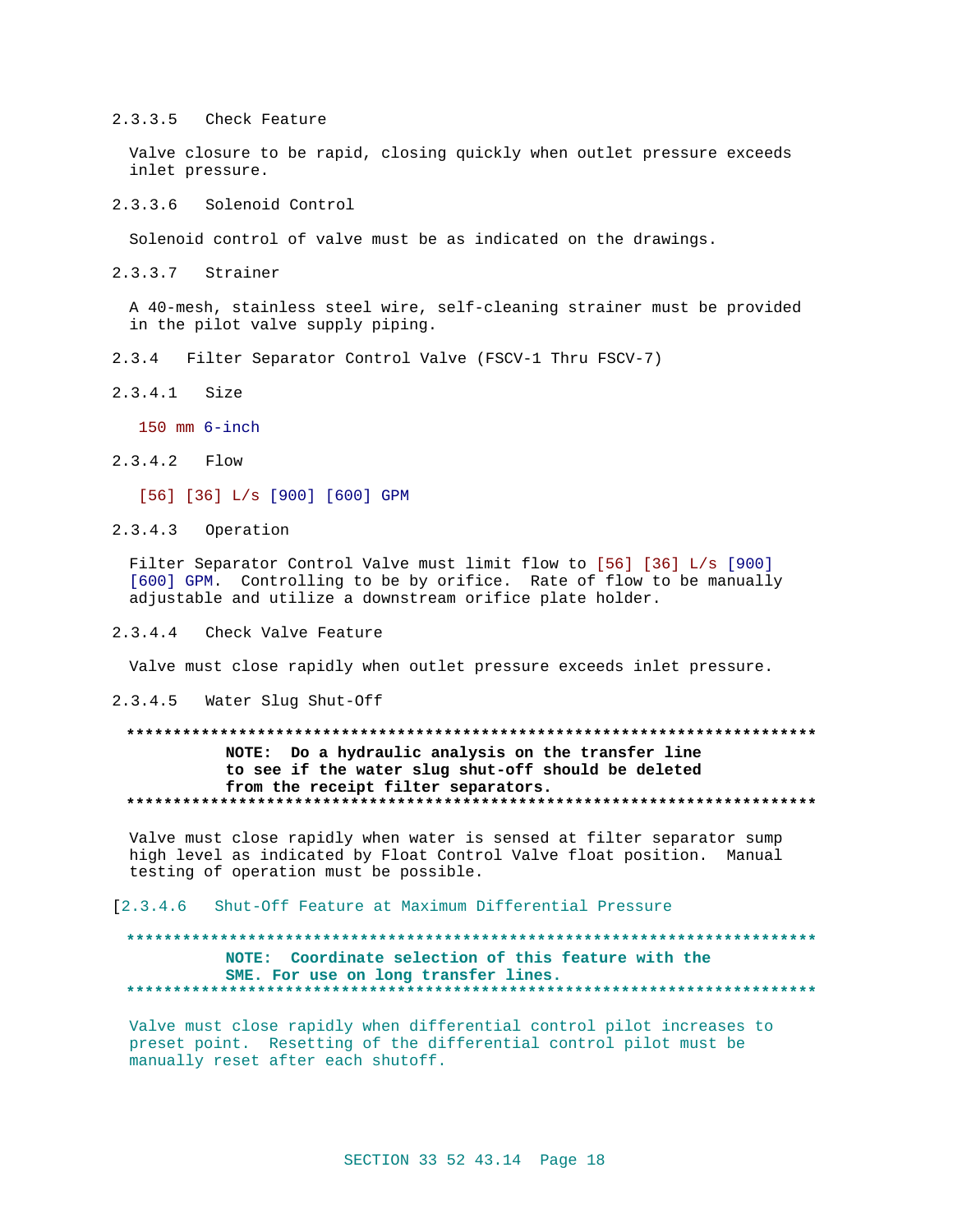## 12.3.4.7 Emergency Shut-off Operation

## NOTE: Delete from this location for Cut and Cover Tanks.

Open/closed valve, solenoid operated. Closure must be accomplished within 10 seconds upon power failure or activation of an emergency-stop pushbutton.

## 2.3.4.8 Solenoid Control

# NOTE: Per SME direction. Function can also be done via a manual valve.

Solenoid control must be as indicated on the drawings.

## 2.3.4.9 Minimum Differential Pressure Feature

Valve must be equipped with a minimum differential pressure pilot to maintain a differential pressure across the valve. Pressure must be adjustable with a range of 34 to 170 kPa 5 to 25 psi.

- $2.3.5$ Filter Separator Float Control Valve and Tester (FC-1 THRU FC-7)
- $2.3.5.1$ Operation

Float must ride on the fuel-water interface inside filter separator sump. Activation must initiate water slug shutoff of filter separator valve.

2.3.5.2 Float Control Pilot and Tester

The filter separator housing sump must be fitted with a float control pilot valve assembly made of stainless steel. The pilot valve is connected to the filter separator control valve. An integral float control tester must provide a means to remove a portion of the float ball ballast allowing the float to rise, verifying operation of the water slug and flow control valve, and the integrity of the float ball.

 $2.3.6$ Back Pressure Control Valve (BPCV-1)

 $2.3.6.1$ Size

150 mm 6-inch

 $2.3.6.2$  Flow

0-[151] [170] L/s0-[2400][2700] GPM

 $2.3.6.3$  Operation

NOTE: To be determined by system hydraulics. For the Type IV System, pantograph is required, inlet pressure will vary based on manufacturer, size, and number of legs.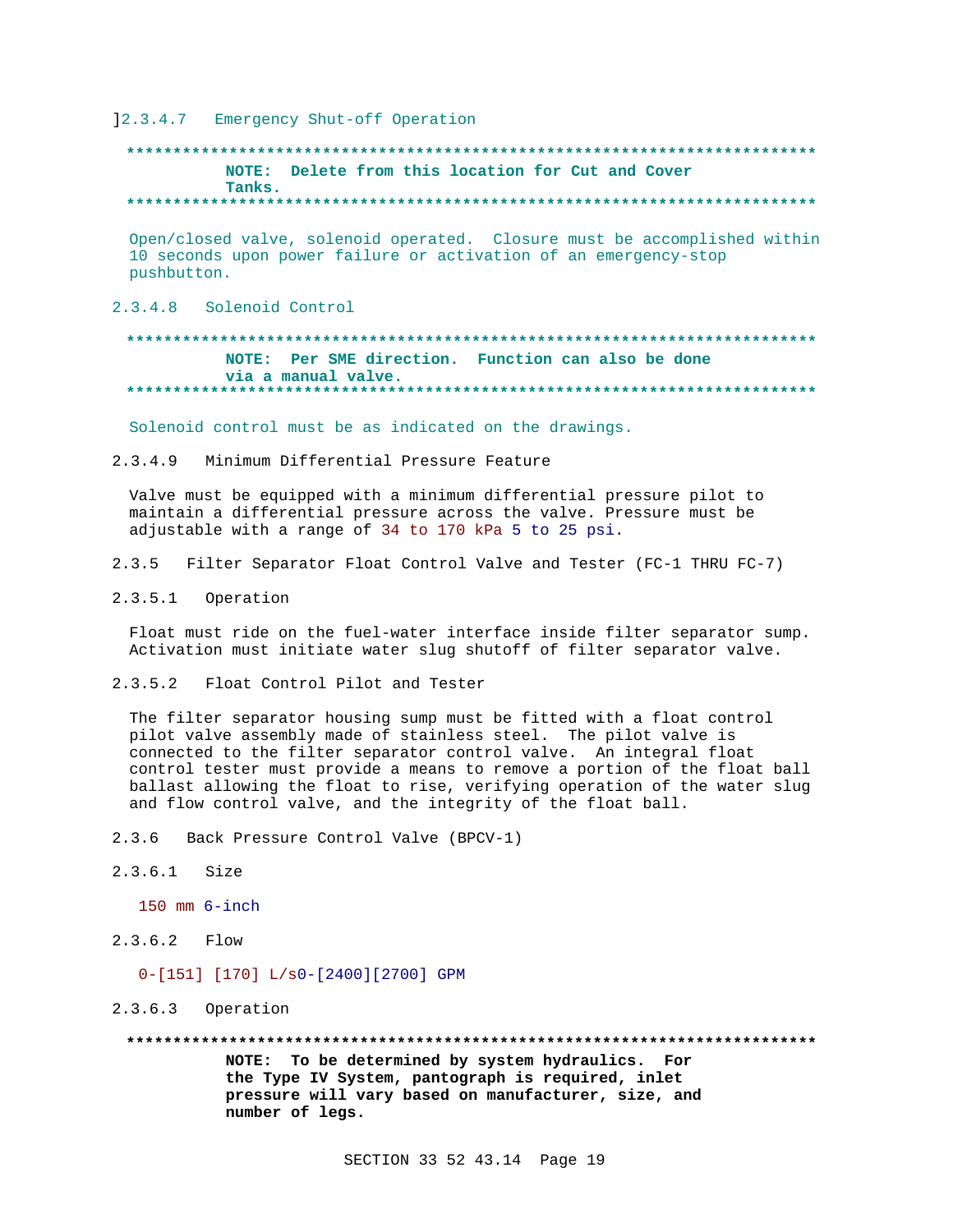# **\*\*\*\*\*\*\*\*\*\*\*\*\*\*\*\*\*\*\*\*\*\*\*\*\*\*\*\*\*\*\*\*\*\*\*\*\*\*\*\*\*\*\*\*\*\*\*\*\*\*\*\*\*\*\*\*\*\*\*\*\*\*\*\*\*\*\*\*\*\*\*\*\*\***

Back pressure control valve must modulate to maintain constant inlet pressure. Set-point must be adjustable with a range of 1.3 to 13 MPa 20 to 200 psig. Factory set at [860] [550] [\_\_\_\_\_] kPa [130] [80] [\_\_\_\_\_] psig, and 1.1 MPa 160 psig. Valve must fail in the open position.

## 2.3.6.4 Check Valve Feature

Valve must close rapidly when outlet pressure exceeds inlet pressure.

2.3.6.5 Solenoid Control

The valve must be provided with 2 solenoid controls and must operate as indicated on the drawings.

2.3.6.6 Speed Control

Valve must close slowly without affecting the opening speed and must be factory set for 8 seconds. Closing time must be adjustable with a range of 2 to 30 seconds. Valve opening time must be 1.0 second maximum.

[2.3.6.7 Opening Feature

The valve must be equipped with cover quick exhaust system to allow the valve to open in 3-4 seconds when pressure is greater than [\_\_\_\_\_] [1.1] MPa [\_\_\_\_\_] [170] psig.

- ]2.3.7 Pressure Control Valve (PCV-1)
- 2.3.7.1 Size

50 mm 2-inch.

2.3.7.2 Flow

3 L/s 50 GPM under normal operating conditions.

2.3.7.3 Operation

Pressure control valve must modulate to control inlet pressure and must have adjustable set-point with a range[s] of 0.13 to 1.3 MPa 20 to 200 psig. Factory set at 500 kPa 75 psig[, and 667 kPa 50 psig].

2.3.7.4 Check Valve Feature

Valve must close rapidly when outlet pressure exceeds inlet pressure.

2.3.7.5 Solenoid Control

The valve must be provided with 2 solenoid controls and must operate as indicated on drawings.

## 2.3.7.6 Speed Control

Provide separate opening and closing speed controls each adjustable between 1 and 30 seconds. Factory set at 3 seconds for opening speed and 1 second for closing speed.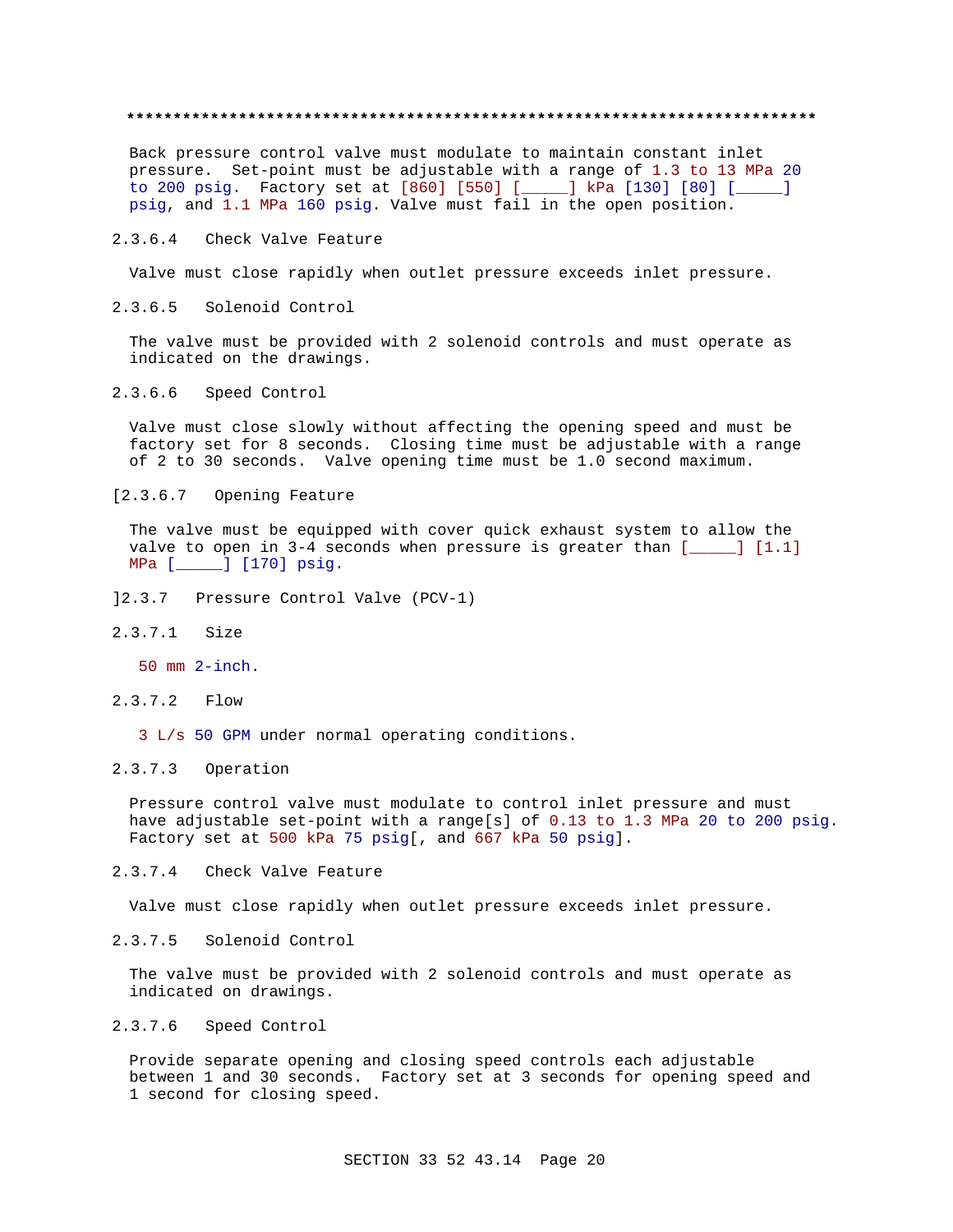2.3.8 Defuel/Flush Valve (D/FV-1)

2.3.8.1 Size

203 mm 8-inch.

2.3.8.2 Flow

19 to [151] [170] L/s 300 to [2400] [2700] GPM.

2.3.8.3 Operation

Valve must modulate to control inlet pressure and must have adjustable set-point with a range of 0.125 to 1.25 MPa 20 to 200 psig. Factory set at 550 kPa 80 psig.

2.3.8.4 Check Valve Feature

Valve must close rapidly when outlet pressure exceeds inlet pressure.

2.3.8.5 Solenoid Control

The valve must be provided with 2 solenoid controls and must operate as indicated on drawings.

2.3.8.6 Speed Control

Valve must open slowly without affecting the closing speed and must be factory set for 3 seconds. Opening time to be adjustable with a range of 2 to 30 seconds.

- 2.3.9 Hydrant Control Valve (HCV)
- 2.3.9.1 Size

100 mm 4 inch

2.3.9.2 Flow

38 L/s 600 GPM.

# 2.3.9.3 Operation

Hydrant control valve must modulate, by use of a liquid sensing line from [pantograph] [refueler] venturi, and regulate at a maximum pressure at the skin of the aircraft of 330 kPa 45 psig at any flow rate from 3 to 38 L/s 50 to 600 GPM. Pressure to be adjustable with a range of 103 to 515 kPa 15 to 75 psi. Valve, adapter and 90-degree hydrant coupler pressure drop must not exceed 7 MPa at 38 L/s 9 psi at 600 GPM with the valve fully open.

## 2.3.9.4 Quick Closure

Valve must close rapidly when outlet pressure exceeds control set-point. Valve must limit the surge pressure on the aircraft to a maximum of 800 kPa 120 psig when fueling at 38 L/s 600 GPM with an aircraft tank valve closure of 0.5 second. The valve must reopen when the outlet pressure drops below the set-point of the pilot if the deadman control lever is still depressed.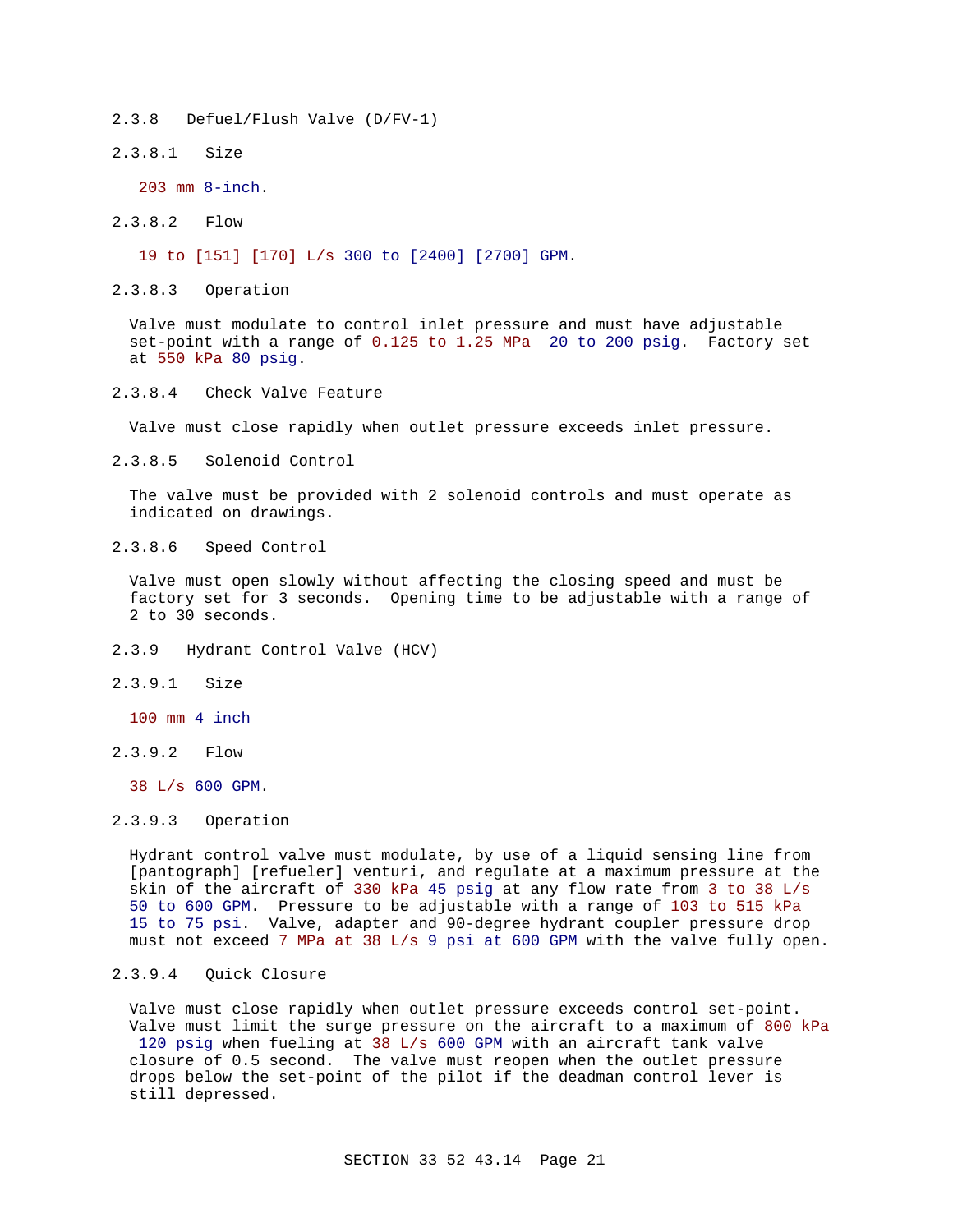## 2.3.9.5 Deadman Control

### **\*\*\*\*\*\*\*\*\*\*\*\*\*\*\*\*\*\*\*\*\*\*\*\*\*\*\*\*\*\*\*\*\*\*\*\*\*\*\*\*\*\*\*\*\*\*\*\*\*\*\*\*\*\*\*\*\*\*\*\*\*\*\*\*\*\*\*\*\*\*\*\*\*\***

## **NOTE: Select deadman control option, hydraulic for pantograph, pneumatic for refueler trucks. Verify type of deadman control to select with the SME. \*\*\*\*\*\*\*\*\*\*\*\*\*\*\*\*\*\*\*\*\*\*\*\*\*\*\*\*\*\*\*\*\*\*\*\*\*\*\*\*\*\*\*\*\*\*\*\*\*\*\*\*\*\*\*\*\*\*\*\*\*\*\*\*\*\*\*\*\*\*\*\*\*\***

Deadman must be [hydraulically] [pneumatically] connected to the pilot system of main valve. Valve must open when deadman control lever is pressed and must close valve when the lever is released to bleed air from the hydrant hose truck. On rupture of the deadman hose between outlet of deadman control and main valve pilot system, there must be no fuel leakage. Main valve must close in 5 seconds maximum when deadman is released or when one of the deadman hose couplers is disconnected.

### 2.3.9.6 Defuel

Valve must be capable of reverse flow at the rate of 19 L/s 300 GPM at 1.1 MPa 165 psig. Valve must be capable of defueling regardless of nozzle pressure created by the R-12.

## 2.3.9.7 Speed Control

Valve must open slowly without affecting the closure rate. Provide adjustable speed control with a range of 2 to 30 seconds.

#### 2.3.9.8 Thermal Relief

Valve to open for pressure equalization and return flow when downstream pressure exceeds upstream pressure.

## 2.3.9.9 Adapter

Valves must be provided with type adapter as indicated on drawings. Adapter must have pressure equalizing feature and have a vacuum tight dust cap.

# 2.3.9.10 Strainer

A 40-mesh stainless steel wire, self-cleaning strainer must be provided in the pilot valve supply piping.

#### [2.3.9.11 Minimum Differential Pressure Feature

The valve must be equipped with a minimum differential pressure pilot to maintain a differential pressure across the valve. Pressure must be adjustable with a range of 34 to 170 kPa 5 psi to 25 psi.

### ][2.3.9.12 Contaminant Analyzer

## **\*\*\*\*\*\*\*\*\*\*\*\*\*\*\*\*\*\*\*\*\*\*\*\*\*\*\*\*\*\*\*\*\*\*\*\*\*\*\*\*\*\*\*\*\*\*\*\*\*\*\*\*\*\*\*\*\*\*\*\*\*\*\*\*\*\*\*\*\*\*\*\*\*\* NOTE: The use of contaminant analyzers must be only when approved by Service Headquarter. \*\*\*\*\*\*\*\*\*\*\*\*\*\*\*\*\*\*\*\*\*\*\*\*\*\*\*\*\*\*\*\*\*\*\*\*\*\*\*\*\*\*\*\*\*\*\*\*\*\*\*\*\*\*\*\*\*\*\*\*\*\*\*\*\*\*\*\*\*\*\*\*\*\***

The contaminant analyzer must use laser sensing technology to detect contaminants in the fuel. The complete contaminant analyzer component (including valve) must be in compliance with EI 1570 and EI 1598.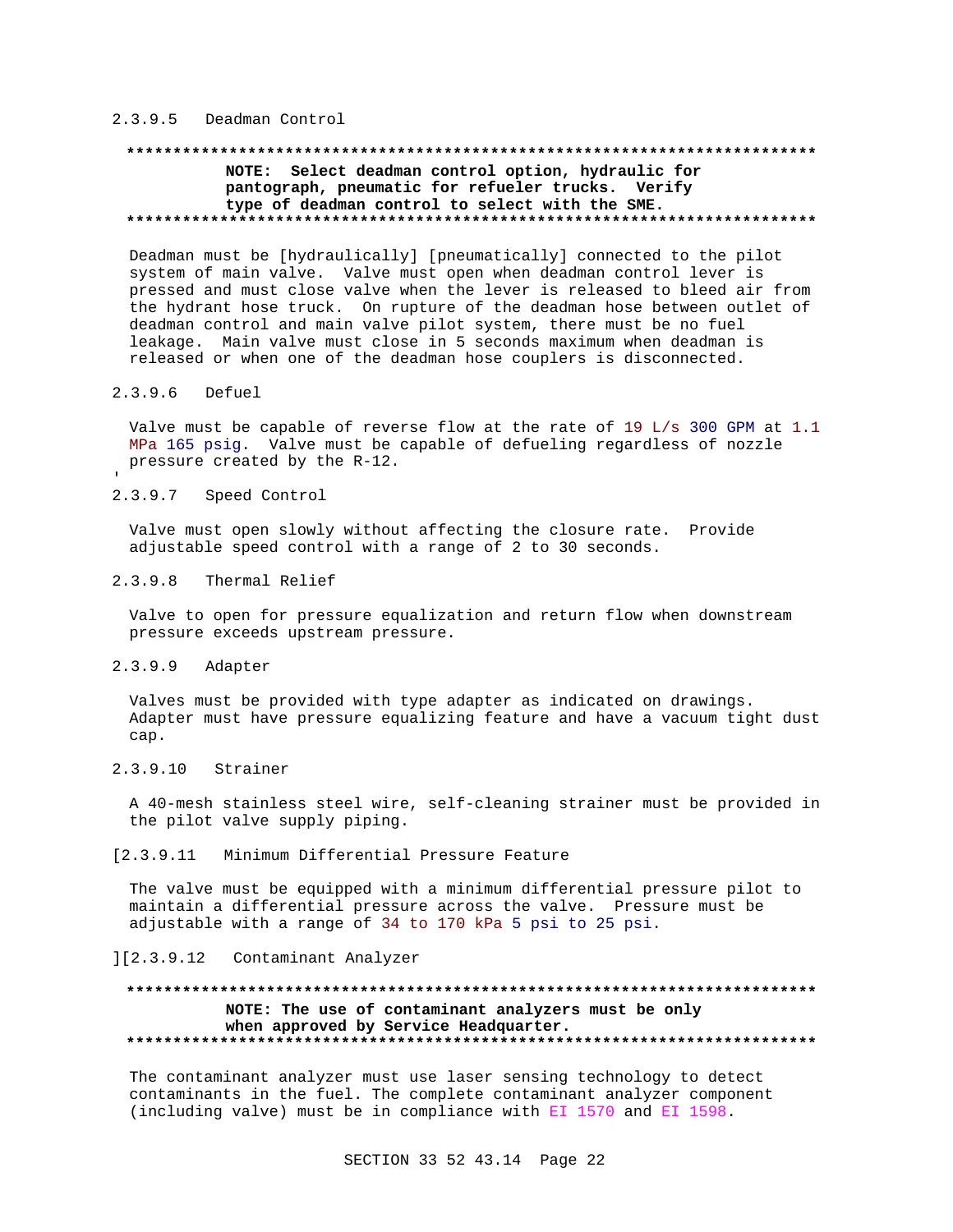## A. Sensor

1. Sensor must sense the presence of free water and solid particles entrained in fuel by sensing a change in electrical properties or light scatter patterns. No chemical means must be allowed. No use of consumables must be allowed.

2. Sensor must be capable of quantifying the concentration of contamination with the fuel. Contamination is defined as solid particles and undissolved or free water.

3. Sensor must differentiate between free water and solids. Sensor must quantify amount of each type of contamination within the fuel supply.

a. Sensor must be able to detect a high water "slug" defined as a free water measurement between 0 and 20 parts per million (ppm) (volume/volume) and have an accuracy of  $+/- 2$  ppm or less;  $+/- 10$ % error or less. Factory set at 10 ppm.

b. Sensor must be able to provide solids measurement between 0.0 and 2.0 milligrams per liter, mg/L (ppm weight/volume is also acceptable), and have an accuracy of  $+/-$  10% error or less. Factory setting based on end customer established issue requirements. Unless otherwise specified by customer, for US Army, 1.0 mg/L, for US Navy, 2.0 mg/L, and for US Air Force, 0.5 mg/L.

c. Sensor must be able to sense free water and solids independently and simultaneously to the accuracy stated in a and b.

4. Sensor must be able to start automatically on the initiation of fueling and once the fueling is over sensor must automatically shut off.

5. Sensor must sense high water "slug" and give an alarm output within 3 seconds of the event.

6. Sensor must recover from 50% water slug event within 30 minutes of clean fuel flow and 5 minutes for a high water "slug". Sensor must be able to recover automatically. Removal from piping must not be allowed. Fuel is defined as clean fuel when the water and solid measurements are below the thresholds listed in A.3.a an A.3.b

7. Calibration report must be included with sensor and must include detailed calibration method description.

## B. Mechanical/Design

1. Sensor must use the full flow of product; i.e. sensor must be full flow, no sample lines must be allowed.

2. Sensor must be able to operate on rated flow of the system, and provide less than 5 psi loss of pressure at rated flow.

3. Valve and sensor must have a design pressure of 275 psi (gauge) or higher, an operation pressure of -1.5 psi to 200 psi pressure and a proof (test) pressure in excess of 415 psi.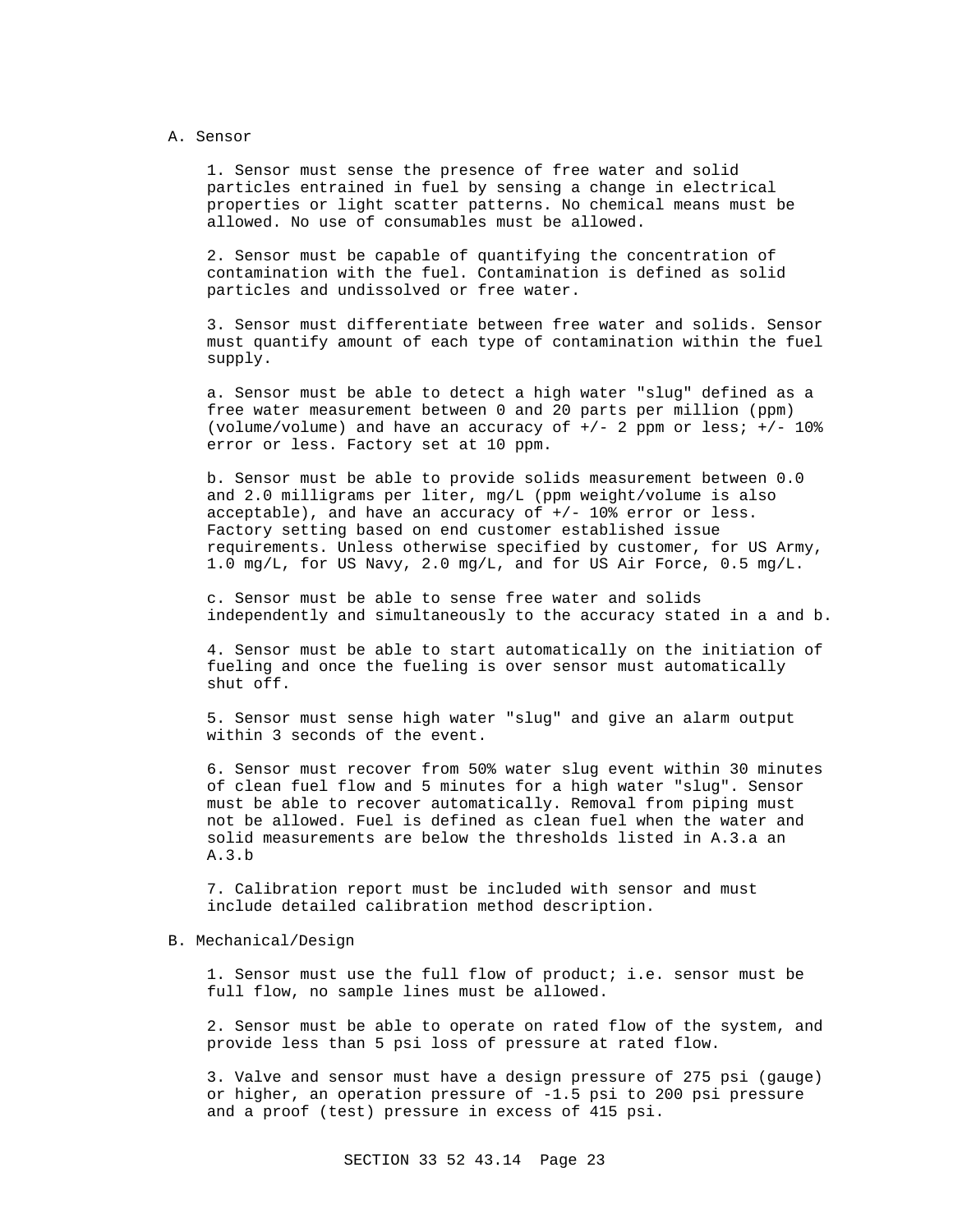4. Power to the system must be in the form of Alternating Current (AC). AC voltage requirements: 110-240 VAC, 50/60Hz; 40 Watt maximum power draw.

a. Sensor must be designed for and constructed to standards for operation in hazardous locations, minimum of Class 1, Division 2, per NFPA 497.

C. Output

1. Sensor must output a digital data stream that can be imported to a data acquisition system. Analog signals must not be allowed.

2. Sensor must be able to send data signals over long distances (greater than 50 feet,) which may be accomplished by data signal conversion.

D. Controls

1. A three position switch with the following functions must be provided: Bypass, Alarm, Alarm and Closure.

2. Bypass position must allow the alarm and closure to be deactivated and continue with fueling, completely disregarding the quality alerts being given.

a. In the event that the alarm system is bypassed, fuel quality information must continue to be collected. The bypass of the sensor may not be by powering down, or turning off the sensor.

3. Alarm position must sound an alarm and illuminate a red light upon detection of contamination.

4. Alarm and Closure position must perform the alarm functions and close the valve upon detection of contamination.

5. Alarm thresholds must be field adjustable.

6. Alarm system must be set up in a 'Fail Safe' manner so that in the event of

a. Incorrect or impaired functioning of the equipment, caused by reduction in supply voltage, or by any other means, the equipment must go into alarm and provide an alert to its condition

b. Loss of power, the equipment must go into closure position and when the power is restored, the equipment must go into the alarm condition.

7. A green light must be illuminated when the system is on and operational.

E. Valve Configuration

1. Sensors meeting the above requirements must be configured as a part of the control valve.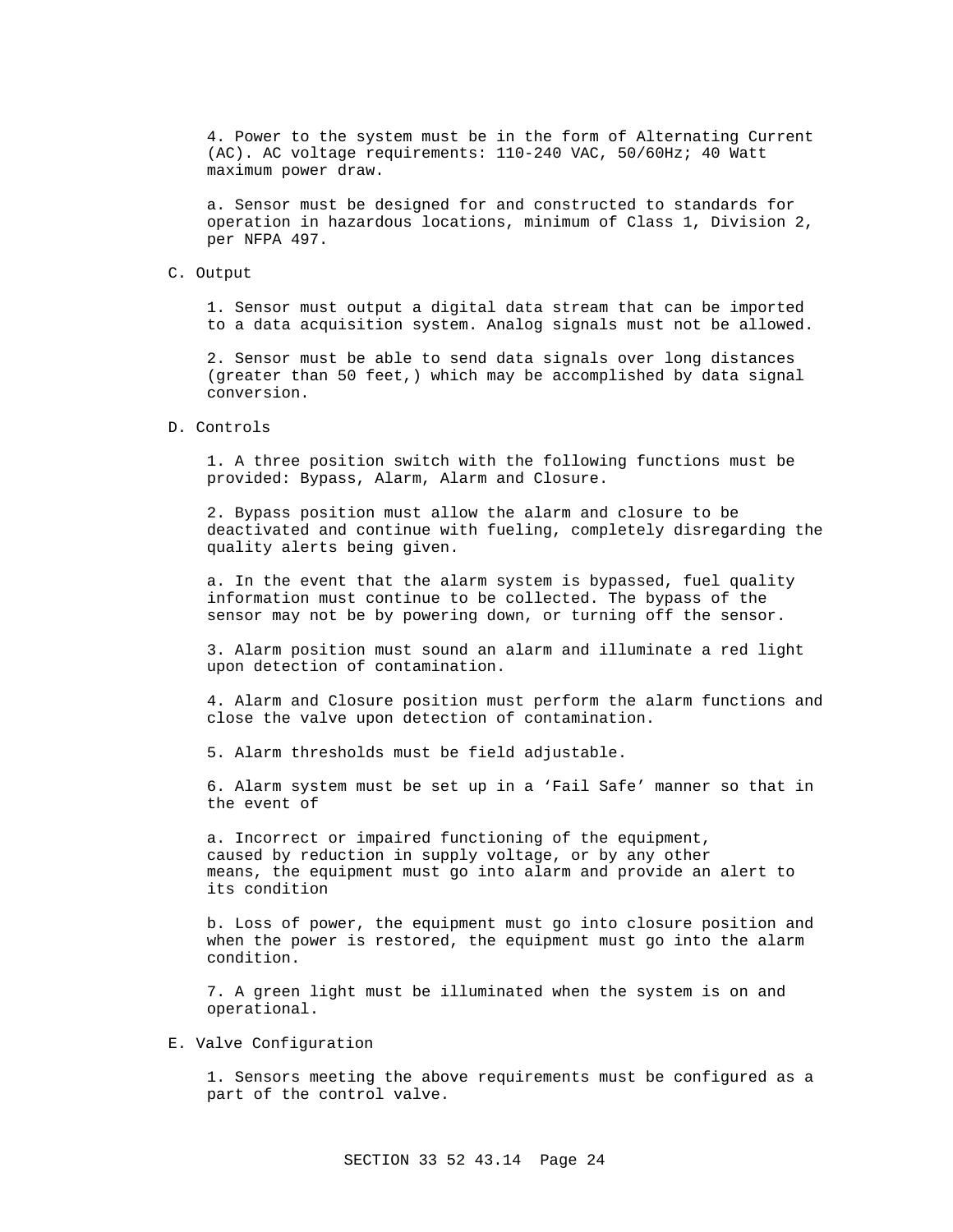2. Sensing must be initiated by the opening of the control valve.

3. Sensor power down sequence must be initiated by closure of control valve.

4. Sensor must be capable of affecting the alarm shutdown condition directly on the control valve, stopping flow of fuel at the sensing location.

a. Sensor must retain ability to have an alarm override, and allow normal function of the control valve in event the sensor is impaired.

F. Modular User Readout - Sensor must interface to a modular user readout with the following features:

1. User readout consisting of a backlit LCD display indicating free water content in PPM and particulate solids in mg/L.

2. A visual alarm indicator lamp viewable from 50 feet.

3. A key operated by-pass switch.

4. Data logging feature to capture historical data on a flash memory card.

5. A real-time RS-232 data port for connection to a laptop computer equipped with compatible software.

6. A real time PC-based graphical user interface for data capture and viewing.

]2.3.10 Overfill Valve for Product Recovery Tank (OV-1)

2.3.10.1 Size

50 mm 2-inch.

2.3.10.2 Capacity

3 L/s50 GPM.

2.3.10.3 Operation

Hydraulically operated overfill valve must close automatically upon rising to Product Recovery Tank 95 percent fill level. Valve must open automatically upon falling below level as indicated on the drawings.

2.3.10.4 Control Float

Automatic opening and closing of the valve must be initiated by a control float located within the Product Recovery Tank. Control float must be provided with a manual tester, mounted external to the tank, for testing of overfill valve operation.

2.3.10.5 Pressure Reservoir

Valve must be provided with a pressure reservoir to supply required hydraulic pressure for operation. Reservoir pressure to be supplied by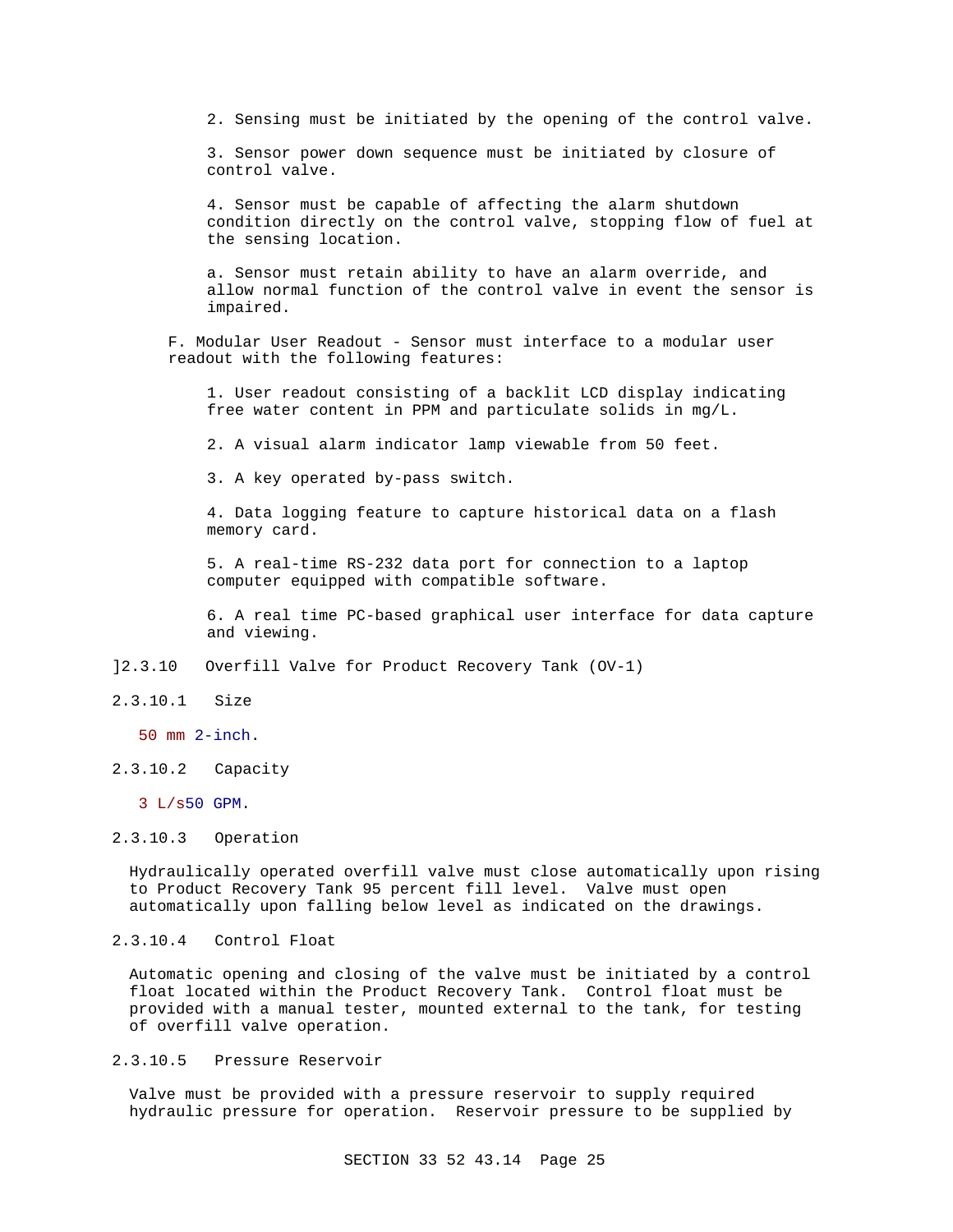Fuel Transfer Pump (FTP-1)using 13 mm 0.5-inch tubing connected upstream of the pump non-surge check valve. Valve must close upon loss of reservoir pressure. Reservoir must be a 4 L 1 gal capacity bladder-type tank, carbon steel constructed, tested and stamped in accordance with ASME BPVC SEC VIII D1 for a working pressure of 800 kPa 125 psi and precharged with air of 80-100 kPa 13-15 psig. The tank will be epoxy lined. The tank will be fitted with an air charging valve and pressure gauge.

2.3.10.6 Thermal Relief

Overfill valve must be provided with a pressure sustaining control valve that must automatically, upon inlet pressure rising to 1.3 MPa 200 psig, open allowing thermal relief around overfill valve. Pressure sustaining valve must automatically close upon inlet pressure dropping below 1.3 MPa 200 psig.

2.3.10.7 Limit Switch

Limit switch must be single pole, single throw contract (SPST) and provided with valve for remote indication of valve open or closed position. Valve closed position will become an alarm condition at the pump control panel (PCP).

2.3.10.8 Strainer

Pressure reservoir inlet line must be provided with a shut-off valve, strainer and check valve.

- 2.3.11 Truck Fill Stand Control Valve (TFV)
- 2.3.11.1 Size

100 mm 4-inch.

2.3.11.2 Flow

33 L/s525 GPM.

2.3.11.3 Operation

Valve must modulate to regulate downstream pressure to 200 kPa 35 psig at a flow rate of 3 to 33 L/s 50 to 525 GPM. Pressure must be adjustable with a range of 100 to 518 kPa 15 TO 75 psi. Valve solenoid must be connected to the overfill protection system.

2.3.11.4 Quick Closure

Valve must close rapidly when outlet pressure exceeds control set-point. Valve must limit the surge pressure on the bottom loader of a tank truck to a maximum of 585 kPa 85 psig when filling at 38 L/s 600 GPM with a tank truck valve closure of 0.5 second. The valve must reopen when the outlet pressure drops below the set-point of the pilot if the deadman control lever is still depressed.

2.3.11.5 Opening Speed Control

Valve must control the opening speed of the main valve. The control must be adjustable with a range of 2 to 30 seconds. Factory set at 10 seconds.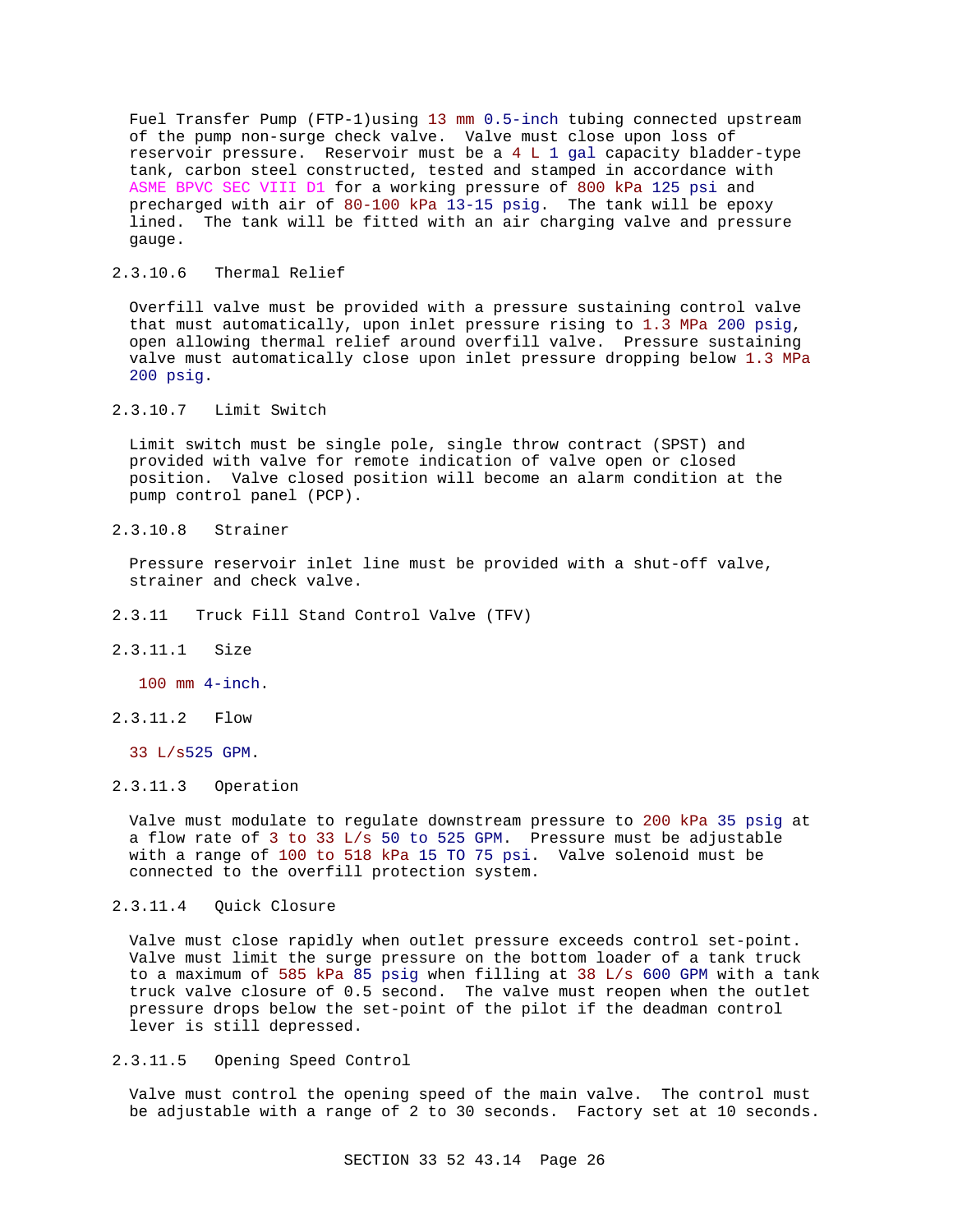#### $2.3.11.6$ Deadman Control

Deadman must be hydraulically [electronically (Navy Ships)] connected to the pilot system of the main valve. Valve must open when deadman control lever is pressed and must close the valve when the lever is released. rupture of the deadman hose between outlet of deadman control and main valve pilot system, there must be no fuel leakage. Main valve must close in 2 seconds maximum when one of the deadman hose couplers is disconnected. Length of hose must be 4.6 m 15 feet.

 $2.3.11.7$ Thermal Relief

Valve to open for pressure equalization and return flow when downstream pressure exceeds upstream pressure.

 $2.3.11.8$ Strainer

A 40-mesh stainless steel wire, self-cleaning strainer must be provided in the pilot valve supply piping.

2.3.11.9 Solenoid Control

## NOTE: For use with ground proving system.

Solenoid control of valve must operate as indicated on drawings.

#### 2.3.12 Pantograph Control Valve (PTCV)

## NOTE: Select use of pantograph control valve per SMEdirection.

2.3.12.1 Size

100 mm4-inch.

2.3.12.2 Flow

38 L/s 600 GPM.

2.3.12.3 Operation

Valve must modulate, by use of a liquid sensing line from the pantograph venturi, and regulate downstream to 379 kPa 55 psig at a flow rate of 3.8 to 38 L/s 50 to 600 GPM. Pressure must be adjustable with a range of 103 to 517 kPa 15 to 75 psi.

2.3.12.4 Opening Speed Control

Valve must control the opening speed of the main valve. The control must be adjustable with a range of 2 to 30 seconds. Factory set at 10 seconds.

[2.3.12.5 Thermal Relief

####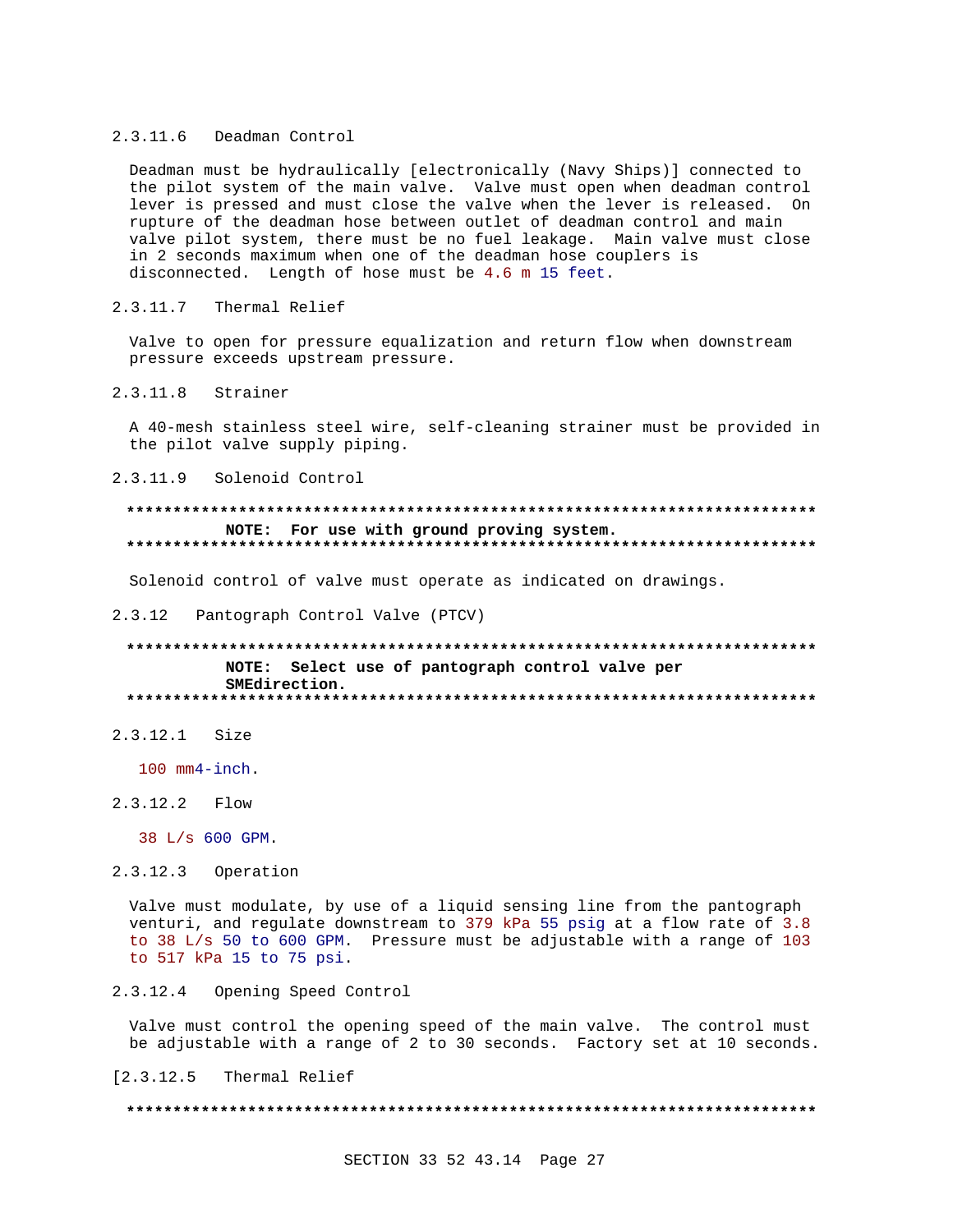#### NOTE: For use Type IV Aircraft direct Fueling stations.

Valve to open for pressure equalization and return flow when downstream

 $1[2.3.12.6]$ Strainer

A 40-mesh stainless steel wire, self-cleaning strainer must be provided in the pilot valve supply piping.

 $] 2.3.12.7$ Minimum Differential Pressure Feature

pressure exceeds upstream pressure.

The valve must be equipped with a minimum differential pressure pilot to maintain a differential pressure across the valve. Pressure must be adjustable with a range of 34 to 170 kPa 5 to 25 psi.

 $2.3.13$ Flushing Valve (FV-1)

 $2.3.13.1$ Size

150 mm6-inch.

2.3.13.2 Flow

0-91 L/s0-1200 GPM.

2.3.13.3 Operation

Valve must open and close by means of hydraulic line pressure.

2.3.13.4 Solenoid Control

Solenoid control of valve must operate as indicated on drawings.

2.3.14 Pantograph Pressure Control Valve (PPCV-1 thru PPCV-[ ])

NOTE: Quantity based on number of Aircraft direct Fueling stations. One per station. 

 $2.3.14.1$ Size

38  $mm1-1/2$ -inch.

2.3.14.2 Operation

Valve must open and close by means of hydraulic line pressure. Initial setting must be 517 kPa 75 PSIG and must be field adjustable between 345-690 kPa 50-100 PSIG. Final field pressure setting of valve must be equal to 10 percent above recorded line pressure at 45 L/s 600 GPM flow rate.

2.3.14.3 Check Valve Feature

Valve must close rapidly when outlet pressure exceeds inlet pressure.